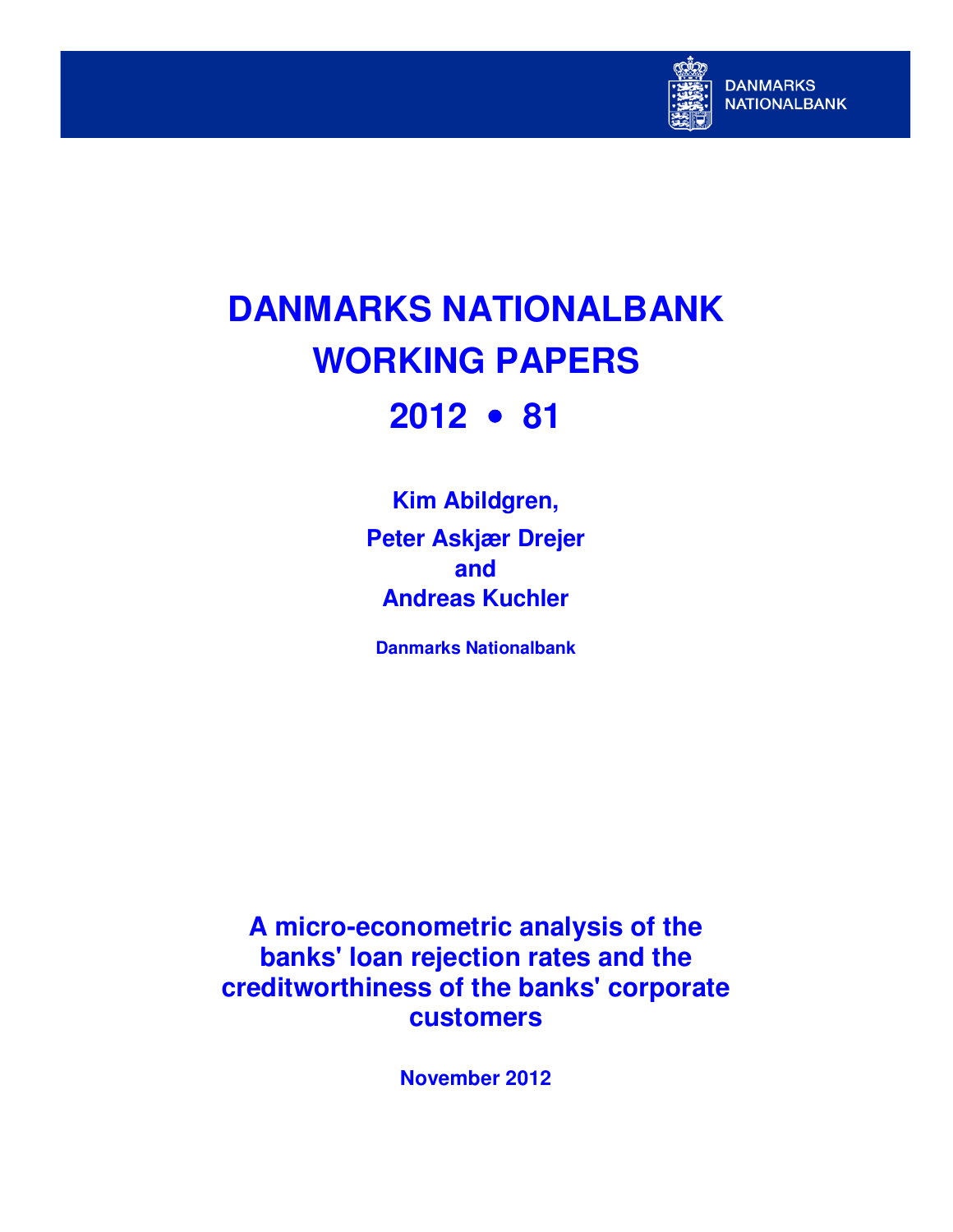The Working Papers of Danmarks Nationalbank describe research and development, often still ongoing, as a contribution to the professional debate.

The viewpoints and conclusions stated are the responsibility of the individual contributors, and do not necessarily reflect the views of Danmarks Nationalbank.

As a general rule, Working Papers are not translated, but are available in the original language used by the contributor.

Danmarks Nationalbank's Working Papers are published in PDF format at www.nationalbanken.dk. A free electronic subscription is also available at this Web site.

The subscriber receives an e-mail notification whenever a new Working Paper is published.

Please direct any enquiries to Danmarks Nationalbank, Information Desk, Havnegade 5, DK-1093 Copenhagen K Denmark Tel.: +45 33 63 70 00 (direct) or +45 33 63 63 63 Fax : +45 33 63 71 03 E-mail:info@nationalbanken.dk

Text may be copied from this publication provided that Danmarks Nationalbank is specifically stated as the source. Changes to or misrepresentation of the content are not permitted.

Nationalbankens Working Papers beskriver forsknings- og udviklingsarbejde, ofte af foreløbig karakter, med henblik på at bidrage til en faglig debat.

Synspunkter og konklusioner står for forfatternes regning og er derfor ikke nødvendigvis udtryk for Nationalbankens holdninger.

Working Papers vil som regel ikke blive oversat, men vil kun foreligge på det sprog, forfatterne har brugt.

Danmarks Nationalbanks Working Papers er tilgængelige på Internettet www.nationalbanken.dk i pdfformat. På webstedet er det muligt at oprette et gratis elektronisk abonnement, der leverer en e-mail notifikation ved enhver udgivelse af et Working Paper.

Henvendelser kan rettes til : Danmarks Nationalbank, Informationssektionen, Havnegade 5, 1093 København K. Telefon: 33 63 70 00 (direkte) eller 33 63 63 63 E-mail: info@nationalbanken.dk

Det er tilladt at kopiere fra Nationalbankens Working Papers - såvel elektronisk som i papirform forudsat, at Danmarks Nationalbank udtrykkeligt anføres som kilde. Det er ikke tilladt at ændre eller forvanske indholdet.

ISSN (trykt/print) 1602-1185 ISSN (online) 1602-1193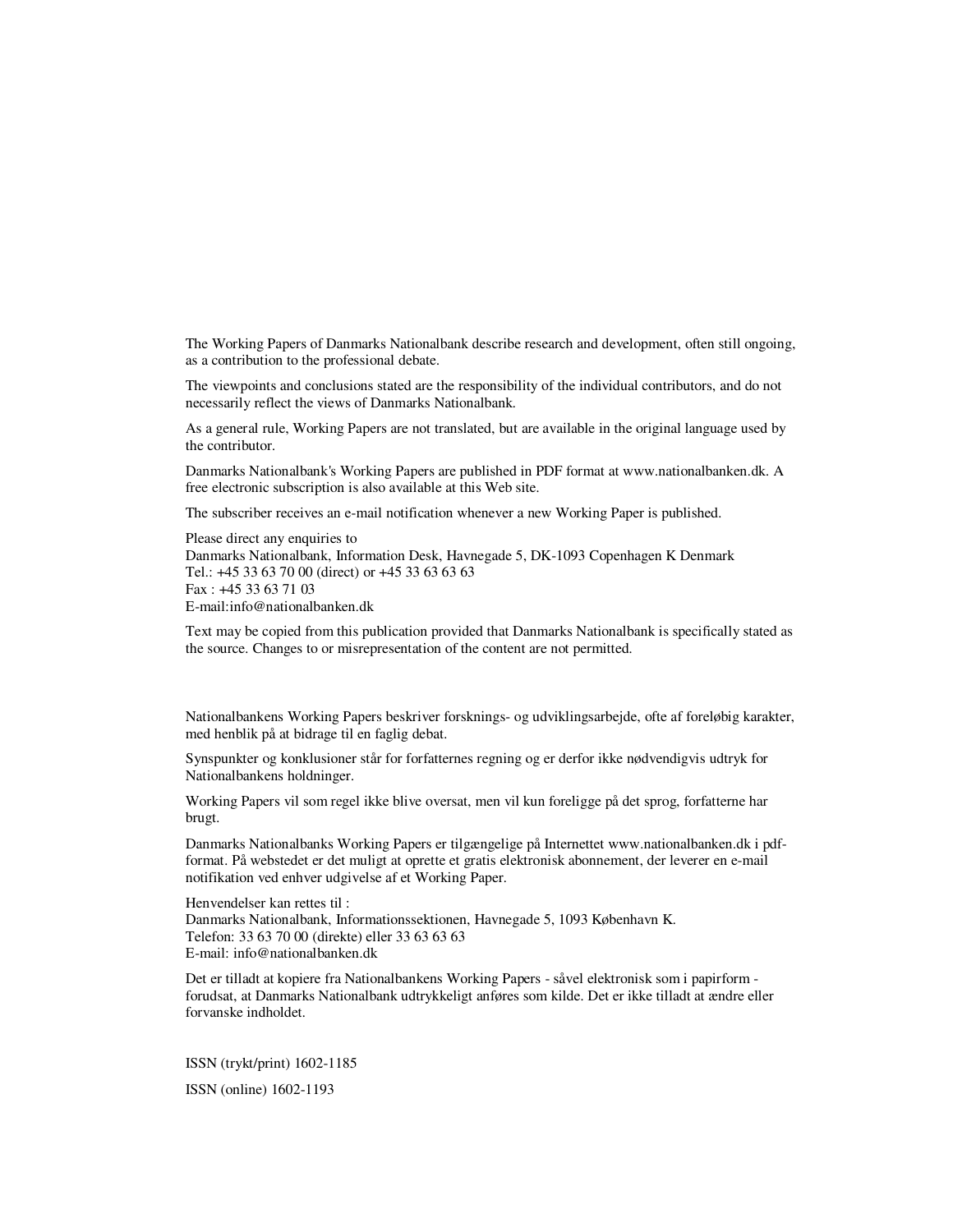## **A micro-econometric analysis of the banks' loan rejection rates and the creditworthiness of the banks' corporate customers<sup>1</sup>**

Kim Abildgren, Peter Askjær Drejer and Andreas Kuchler

Danmarks Nationalbank Havnegade 5 DK-1093 Copenhagen K Denmark

November 2012

-

<sup>&</sup>lt;sup>1</sup> The authors wish to thank colleagues from Danmarks Nationalbank for useful comments on preliminary versions of this paper. The authors alone are responsible for any remaining errors.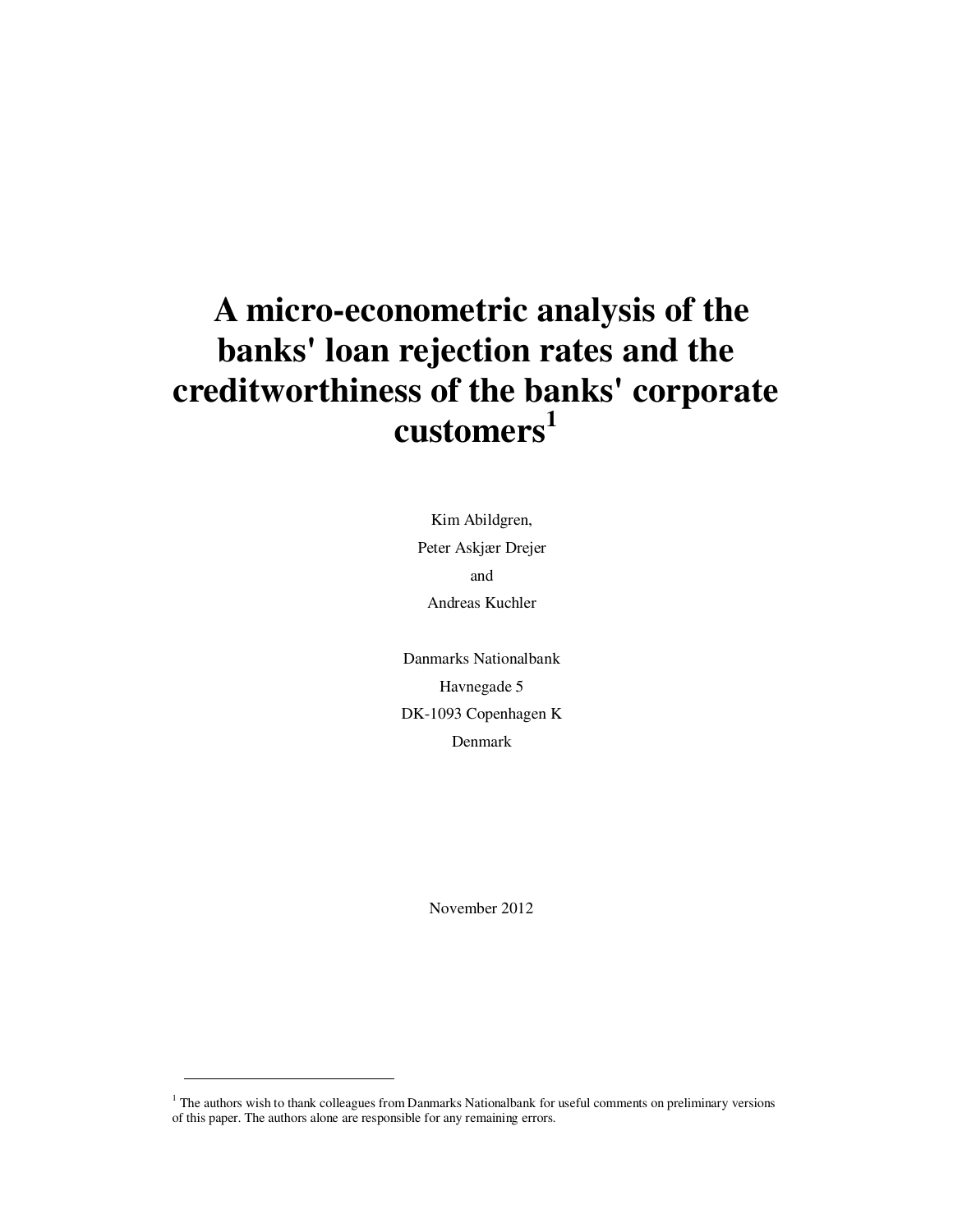#### **Abstract**

We offer micro-econometric evidence on the relationship between the banks' loan rejection rates and the creditworthiness of the banks' corporate customers in 2007 and 2009/10 based on a unique Danish firm- and bank-level dataset. We find lower acceptance rates for applications for bank loans from firms with weak economic performance than for firms with strong economic performance. This was the case both prior to but especially during the financial crisis in 2009/10, where firms with higher profit ratios, solvency ratios and liquidity ratios had a significantly higher probability of having their loan application accepted than firms with poor economic performance. The banks tightened their credit standards during the financial crisis. However, banks with low capital adequacy ratios during the crisis did not have lower loan acceptance rates than banks with high capital adequacy ratios. This indicates that it has not been the banks' own capitalisation, which has been the decisive factor for the decline in the banks' loan acceptance rates during the financial crisis but rather the deterioration of the credit quality of the banks' corporate customers, which made it necessary for prudent banks to tighten their credit standards.

*Key words*: Banking and financial crises; Financial frictions; Survey data; Bank-firm relationships; Loan rejection rates; Firm credit score; Probit models; Sample selection. *JEL Classification*: C25; C42; E44; E51; G21; G30; O16.

#### **Resumé (Danish summary)**

Vi foretager en økonometrisk analyse af sammenhængen mellem bankernes afslag på låneansøgninger og kundernes kreditværdighed i 2007 og 2009/10 på basis af mikrodata for danske virksomheder og banker. Vi finder lavere acceptprocenter for låneansøgninger fra virksomheder med dårlige regnskabsresultater end for virksomheder med stærke økonomiske nøgletal. Dette var tilfældet både før, men især under finanskrisen 2009/10, hvor virksomheder med høj overskudsgrad, høj solvens og god likviditet havde en signifikant højere sandsynlighed for at få deres ansøgning om banklån accepteret end virksomheder med svage økonomiske nøgletal. Bankerne har strammet deres kreditstandarder under finanskrisen. Der er dog ikke tegn på, at banker med en lav solvensprocent har haft lavere acceptprocenter for låneansøgninger end banker med høje solvensprocenter. Dette indikerer, at det ikke har været bankernes kapitalforhold, som har været den afgørende faktor for faldet i bankernes acceptprocenter for låneansøgninger under finanskrisen, men snarere den forringede kreditkvalitet af bankernes erhvervskunder, som gjorde det nødvendigt for bankerne at stramme deres kreditstandarder.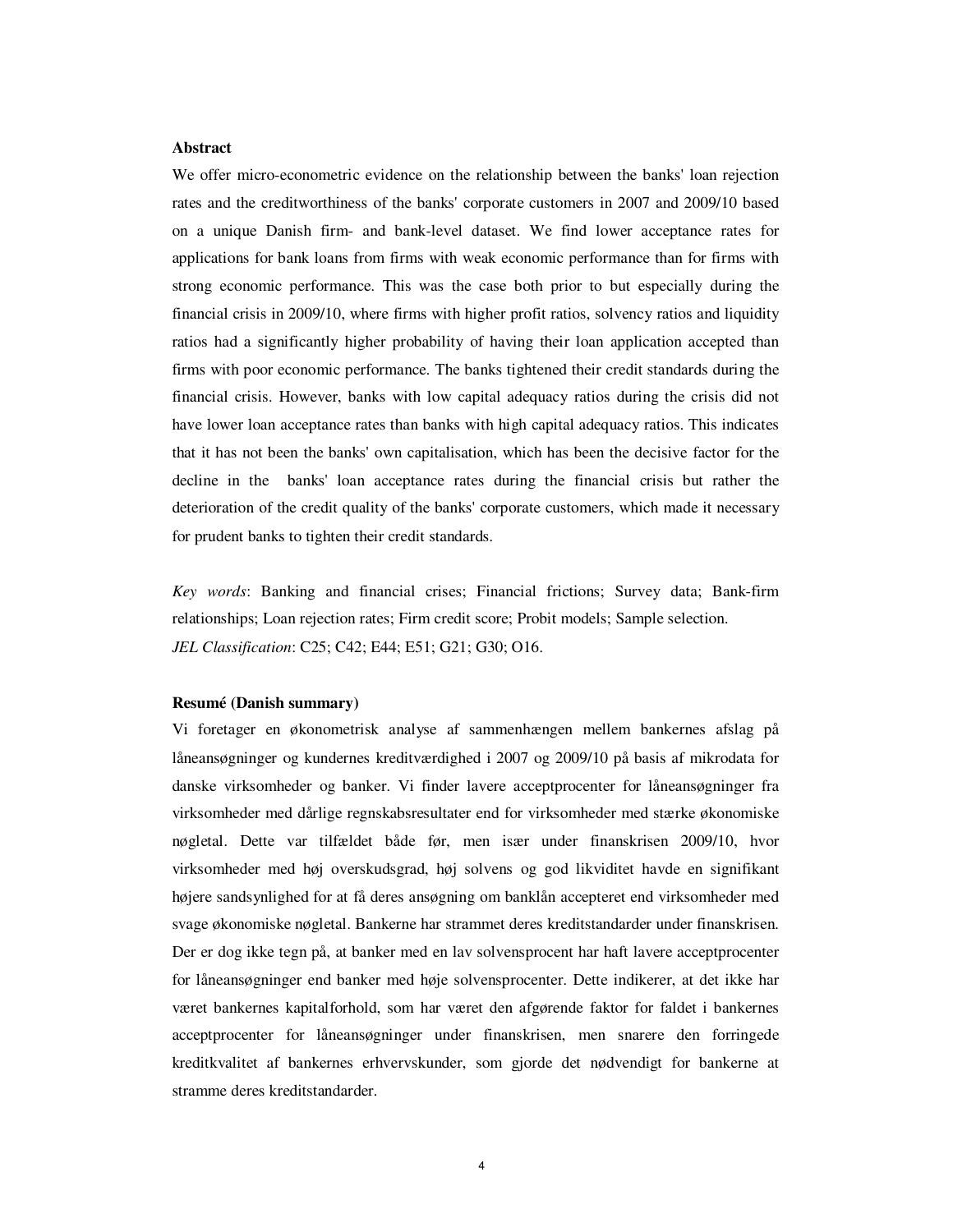## **Table of contents**

| 5. Econometric analysis of the effect of firms' creditworthiness on the probability of loan |  |
|---------------------------------------------------------------------------------------------|--|
|                                                                                             |  |
|                                                                                             |  |
|                                                                                             |  |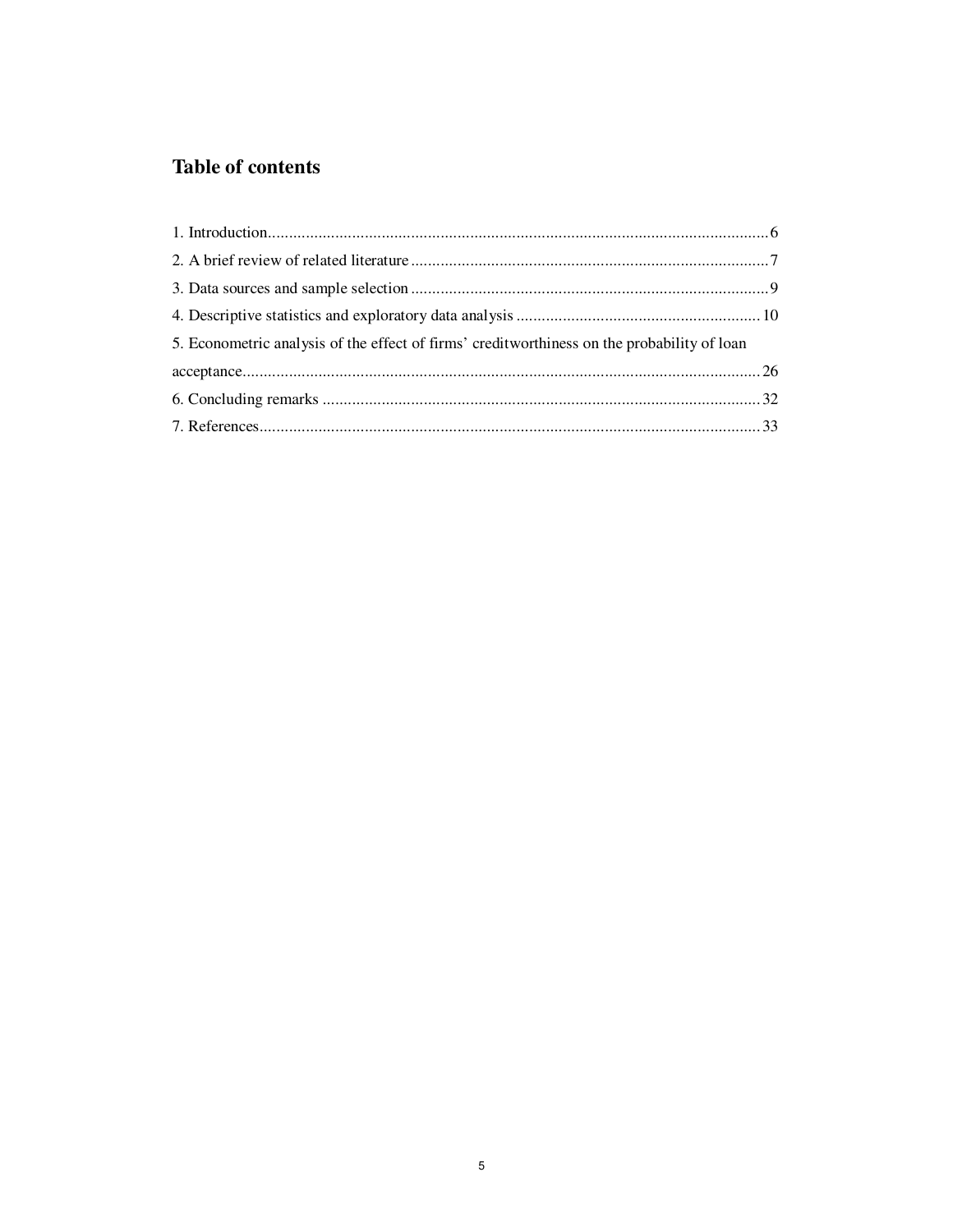#### **1. Introduction**

In the wake of the international financial crisis since 2008, the real effects of banking crises have once again been among the top issues on the research agenda. One of the topical issues is the access to credit for Small and Medium-sized Enterprises (SMEs). It has been discussed if the recent financial crisis caused a "credit crunch" and especially whether SMEs were subject to a "credit squeeze" due to a dysfunctional banking sector during the crisis.

A "credit squeeze" is usually defined as a situation in which the supply of credit is reduced considerably more than the weak economic development would normally warrant, making it difficult for creditworthy borrowers to obtain sufficient financing, cf. Stiglitz and Weiss (1981) and Bernanke and Gertler (1989). It has been a common finding in surveys on SMEs self-reported access to bank credit that the rejection rates for loan applications were markedly higher during the financial crisis than prior to the crisis, cf. e.g. McCann (2011). This might reflect that the financial crisis implied an extraordinarily large shock to the banks' capital which was followed by a period of tight credit standards and reduced loan supply in order to maintain or re-establish a sufficient capital ratio. However, it could also merely reflect that the economic downturn during the crisis reduced the creditworthiness and repayment capability of the corporate clients, which made it necessary for prudent banks to tighten their credit standards.

In the paper at hand we offer micro-econometric evidence on the relationship between loan acceptance rates and the creditworthiness of the banks' corporate customers based on a unique firm- and bank-level dataset which combine "soft" survey data on SMEs self-reported access to credit with "hard" accounting data and information on bank-firm relationships. The data set contains information on around 2,000 Danish SMEs' access to credit in 2007 and 2009/10, the economic performance of the firms and the key performance indicators of the firms' main bank relationship.

We find lower acceptance rates for applications for bank loans from firms with weak economic performance than for firms with strong economic performance. This was the case both prior to but especially during the financial crisis 2009/10, where firms with higher profit ratios, solvency ratios and liquidity ratios had a significantly higher probability of having their loan application accepted than firms with poor economic performance. The banks tightened their credit standards during the financial crisis. However, banks with low capital adequacy ratios during the crisis did not have lower loan acceptance rates than banks with high capital adequacy ratios. This indicates that it has not been the banks' own capitalisation, which has been the decisive factor for the decline in the banks' loan acceptance rates during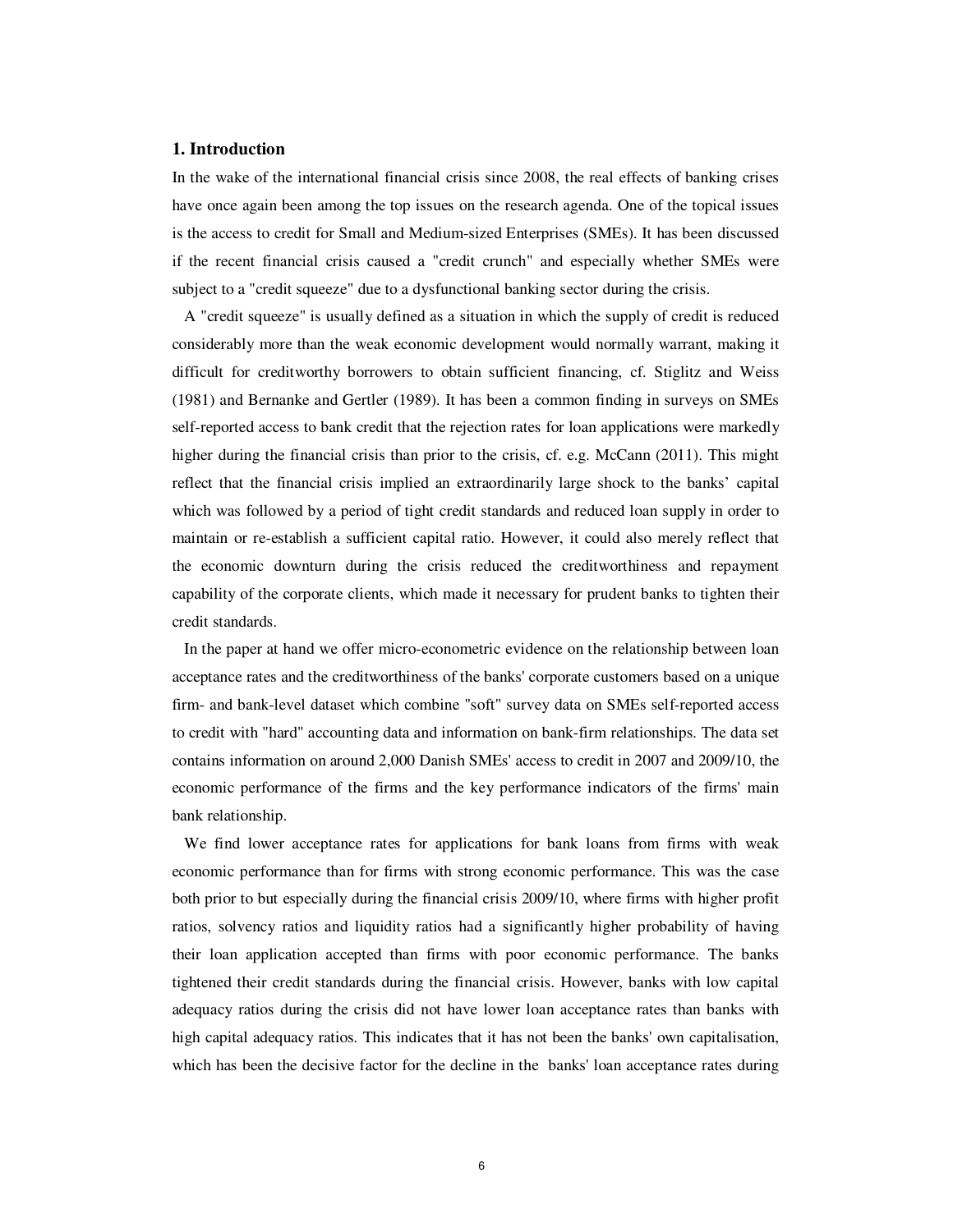the financial crisis but rather the deterioration of the credit quality of the banks' corporate customers, which made it necessary for prudent banks to tighten their credit standards.

#### **2. A brief review of related literature**

The paper relates most closely to the strand of the micro-econometric literature that analyses credit rationing using survey data on SMEs self-reported access to credit. Recent papers within this line of research include Canton *et al*. (2010), Artola and Genre (2011), Ferrando and Griesshaber (2011) and Ferrando and Mulier (2011).

Canton *et al*. (2010) analyse the determinants of firms' perceived financing constraints on the basis of firm-level Eurobarometer survey data from 2005-2006 covering around 4,500 SMEs in the European Union. Using logit regressions they find that older firms perceive external financing as being less difficult than younger firms. Furthermore, turnover appears to relax the firms' perceptions in the "new" EU 10 countries, but not in the "old" Member States. There also appears to exist significant cross-country differences that might partly be explained by cross-country differences in the structure of the banking sector.

Artola and Genre (2011) analyses firm-level replies to the ECB/European Commission euro area SME survey on access to finance 2009-2010. More than 5,000 firms participated in the survey. Using probit and multinomial regression models the authors find that perceptions of financing constraints were broadly based across firms. However, the authors conclude that those firms who actually experienced credit restrictions tended to be small and young.

Ferrando and Griesshaber (2011) also analyse around 5,000 firm-level responses to the ECB/European Commission euro area SME survey on access to finance in 2009. Using probit regression analysis they find that age and ownership structure are important explanatory variables for firms' perceived financing obstacles across countries, whereas mixed results are found regarding the effect of firm size and industry.

The same survey data has been used by Ferrando and Mulier (2011). However, this study goes beyond the firm-level information contained directly in the survey and analyses whether the firms' financial conditions derived from balance sheet information help to explain financing obstacles as perceived by firms across euro area countries. Firms that have less working capital, cash and marketable securities, finance a higher share of their assets with short term loans, have a higher leverage, pay more interest on their debt and are less profitable are more likely to suffer from financial constraints. However, since the identity of the firms in the ECB/European Commission euro area SME survey is confidential, the financial accounts information used in the study by Ferrando and Mulier, *op. cit*., has been imputed from firms in the Bureau van Dijk Amadeus database with similar characteristics via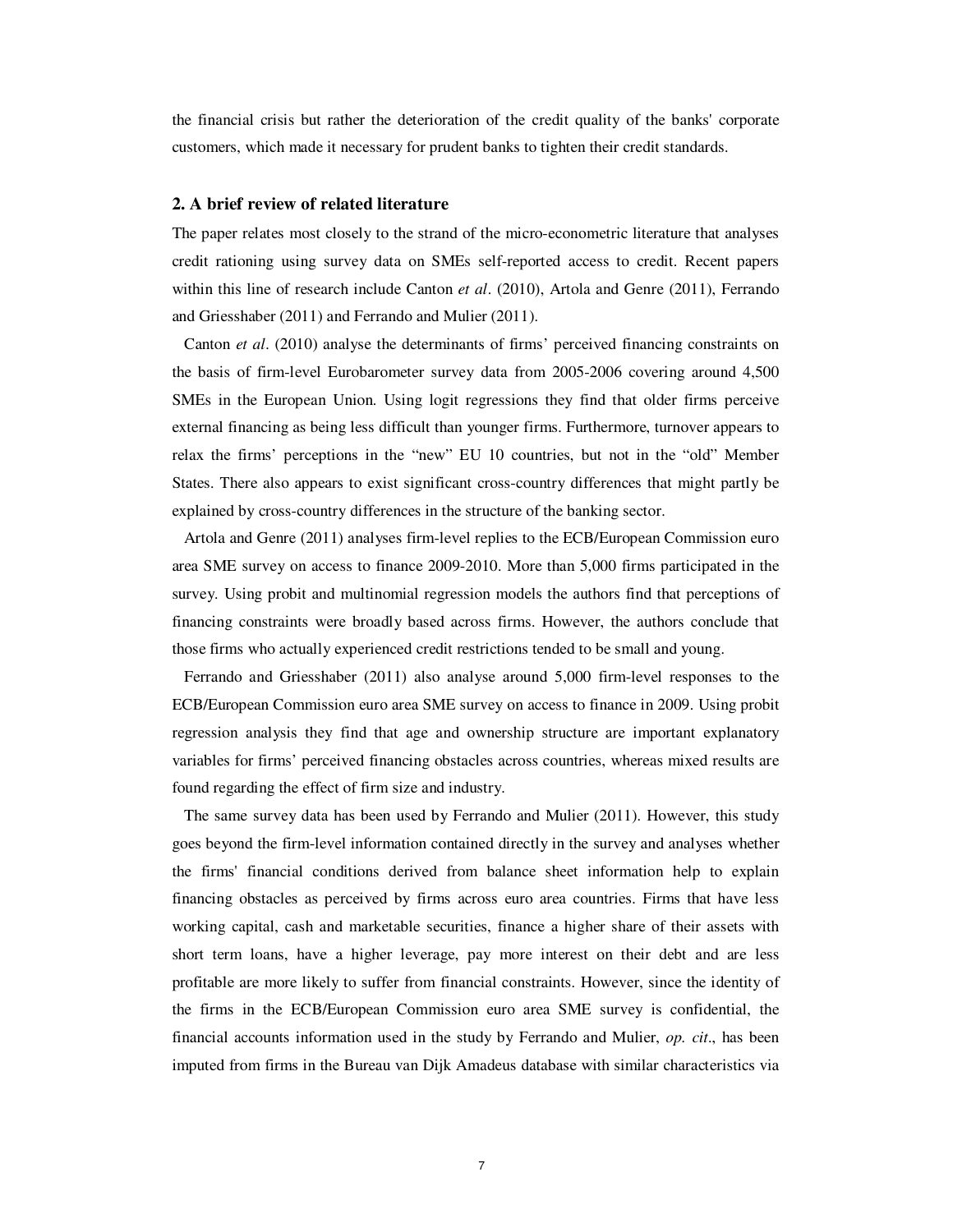a matching procedure. Naturally, this introduces an extra element of uncertainty in the analysis.

A few studies have been based on datasets which combine "soft" firm-level information from SMEs self-reported access to finance with "hard" firm-level accounting information or other statistics for the same firms. Included in the group of studies is Lawless and McCann (2011), Danish Ministry of Economic and Business Affairs (2011) and Confederation of Danish Industry (2011).

Lawless and McCann (2011) combine firm-level information from the Access to Finance survey 2007/10 carried out by the Central Statistics Office of Ireland with firm-level from the Census of Industrial Production or the Annual Services Inquiry. The latter two data sources provide quantitative data on production, productivity, employment and international trade. Around 600 Irish SME are covered by the analysis, which did not indicate any significant differences between firms that were successful and those that were unsuccessful in their credit applications.

Danish Ministry of Economic and Business Affairs (2011:8-9) presents a summary descriptive analysis of applications for bank loans in 2009/10 based on firm-level survey data reported by around 2,000 Danish SMEs combined with firm-level accounting statistics. The analysis showed that the firms, whose credit applications were granted in full, were characterised by higher profit ratios, higher solvency ratios, higher returns on equity and lower gearing than the firms which obtained only part of the credit they applied for or whose loan application were rejected.

Confederation of Danish Industry (2011) found similar results in a survey among around 500 members in the spring of 2011. 43 per cent of the companies that had suffered a loss in the previous year had applied for debt financing. The corresponding ratio for firms that had profits in the previous year was only 31 per cent. Nearly 40 per cent of the companies that had applied for debt financing had a debt ratio amounting to at least 50 per cent of total liabilities. Among the companies that had not applied for debt financing the corresponding ratio was only around 17 per cent.

The paper at hand adds to this strand of the literature by offering a comprehensive analysis of a unique firm-level data set on economic performance and access to finance in 2009/10 for around 2,000 Danish SMEs. This data set was first studied by Danish Ministry of Economic and Business Affairs, *op.cit*. However, we enlarge the data set by adding information on the same firms' access to finance in 2007, which allow us to study potential differences in the SMEs' access to finance prior to and during the financial crisis. Further, we enrich the data set by adding information on the firms' main bank relationship and a range of key performance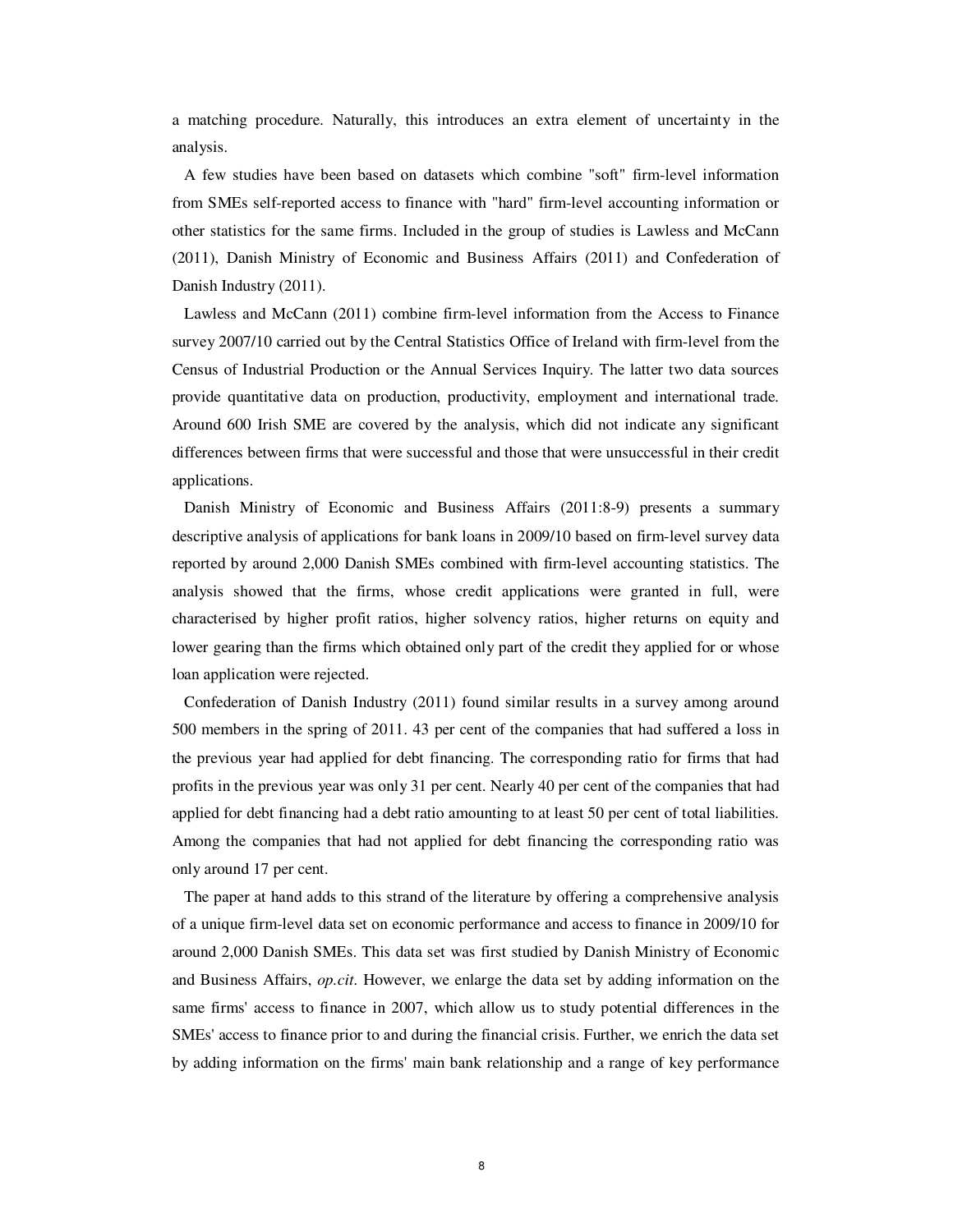indicators for each bank. This enables us to assess whether the loan acceptance rate at a bank depends on the banks' own characteristics in addition to firm characteristics.

#### **3. Data sources and sample selection**

The core of our data set consists of 2,265 firm-level responses to a survey conducted by Statistics Denmark concerning Danish SMEs access to finance in 2007 and 2009/10 (April 2009 - March 2010), cf. Statistics Denmark (2010). The firms all had between 5 and 249 employees in 2005 (and at least 5 employees in 2009) and were located within manufacturing, building and construction, trade and transport etc., information and communication or other industries. The information regarding 2007 and 2009/10 was collected in the same questionnaire forwarded to the firms in 2010. One should therefore properly treat the information regarding 2007 with some caution and in general one has to keep in mind that survey responses are always subjective.

For most of the firms participating in the survey - around 2,240 firms - we were able to obtain firm-level information on employment from Statistics Denmark.

For the majority of the firms participating in the survey – around 2,000 firms – we were also able to get summary firm-level accounting data (including turnover, result before financial items, capital and reserves and total assets/liabilities) from Statistics Denmark's Accounts statistics. This information has been derived from the firms' reporting to the Danish tax authorities.

For around 1,000 firms we were furthermore able to obtain information regarding shortterm debt, total debt, gross interest costs and liquid assets. The key financial ratios etc. used in the paper at hand are defined in Table 1.

| DEFINITION OF KEY FINANCIAL RATIOS ETC.<br>Table 1 |                                                                                             |  |  |  |  |  |
|----------------------------------------------------|---------------------------------------------------------------------------------------------|--|--|--|--|--|
| Solvency ratio                                     | Capital and reserves as a ratio of total liabilities end of year.                           |  |  |  |  |  |
| Profit ratio                                       | Result before financial items as a ratio of turnover.                                       |  |  |  |  |  |
| Short-term debt ratio                              | Short-term debt as a ratio of total liabilities end of year.                                |  |  |  |  |  |
| Liquidity ratio (narrow)                           | Cash and deposits etc. as a ratio of total assets end of year.                              |  |  |  |  |  |
| Liquidity ratio (broad)                            | Securities, other equity, cash and deposits etc. as a ratio of total assets end of<br>year. |  |  |  |  |  |
| Implied interest costs on gross<br>debt            | Interest costs etc. relative to total gross debt end of year.                               |  |  |  |  |  |
| Number of employees                                | Number of full-time employees                                                               |  |  |  |  |  |
| <b>Export share</b>                                | Export turnover in per cent of total turnover.                                              |  |  |  |  |  |
| Memo:                                              |                                                                                             |  |  |  |  |  |
| Median                                             | The middle observation in a series of numbers arranged according to size.                   |  |  |  |  |  |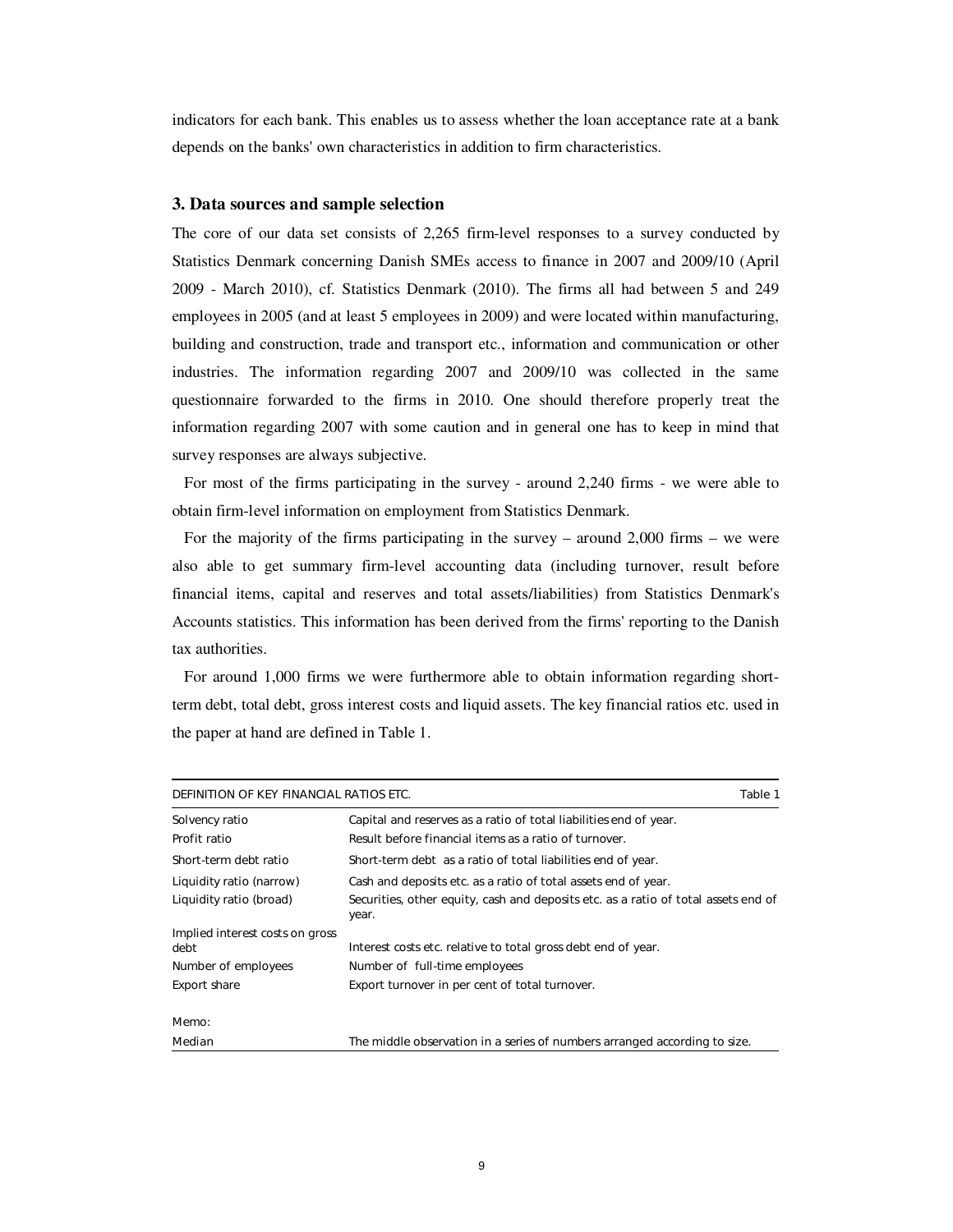In addition, we were able to obtain information on export share for around 1,000 firms based on Statistics Denmark's Enterprise statistics.

For around 60-65 per cent of the firms in the data set that applied for bank loans we were also able to obtain information on the identity of the firms' main bank relationship. A private data vendor, EXPERIAN A/S provided this information, which only relates to firms organised as public or private limited liability companies. We thus have no information regarding bank relationship for sole proprietorships.

Finally, we collected a range of bank-level key performance indicators for all the firms' main bank relationships. This information has been published on the website of the Danish Financial Supervisory Authorities (FSA).

#### **4. Descriptive statistics and exploratory data analysis**

As a starting point, we offer a descriptive statistical overview of the data set. For each of the two data points (2007 and 2010) we divide the companies into five main groups:

- Companies whose application for a bank loan has been granted full.
- ♦ Companies whose application for bank loan has been partially met.
- Companies whose application for bank loan have not been met.
- Companies which have applied for other debt financing than bank loans.
- Companies which have not applied for debt financing.

Figure 1.a shows the percentage distribution of the firms into the 5 categories. The majority of the firms did not apply for any debt financing, neither in 2007 nor in 2009/10. It can also be noted from Figure 1.a that around 10 per cent of the companies experienced a total or partial refusal of their application for a bank loan in 2009/10 compared to only 2 per cent in 2007. Of the companies which applied for a bank loan in 2007, 90 per cent got their application fully approved. In 2009/10, the corresponding figure was only 54 per cent.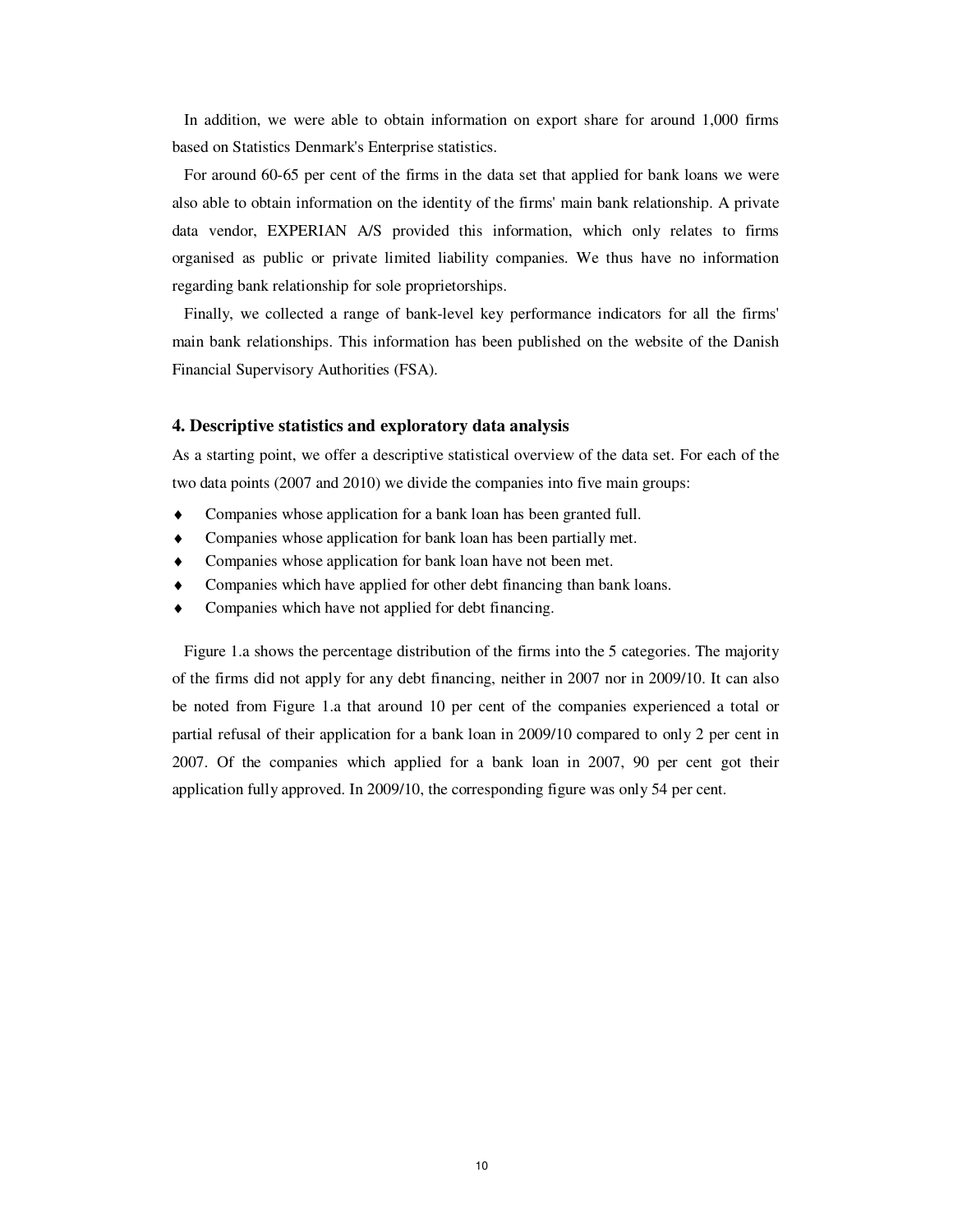

Source: Own calculations on the basis of the data listed in section 3.

It should be noted that overdrafts are not counted as debt financing in Statistics Denmark's survey. Bank overdrafts are included under other funding than debt financing, which also includes equity financing, trade credits, leasing, factoring, *etc*. Other debt financing than bank loans includes loans from mortgage banks and loans from the owners.

We are, however, also able to identify bank overdrafts in the data set, cf. Figure 1.b. Around 75 per cent of the firms did not apply for bank overdrafts in 2009/10, and the share was approximately similar in 2007. Around 7 per cent of the companies experienced a total or partial refusal of their application for bank overdrafts in 2009/10 compared to 2 per cent in 2007.



Source: Own calculations on the basis of the data listed in section 3.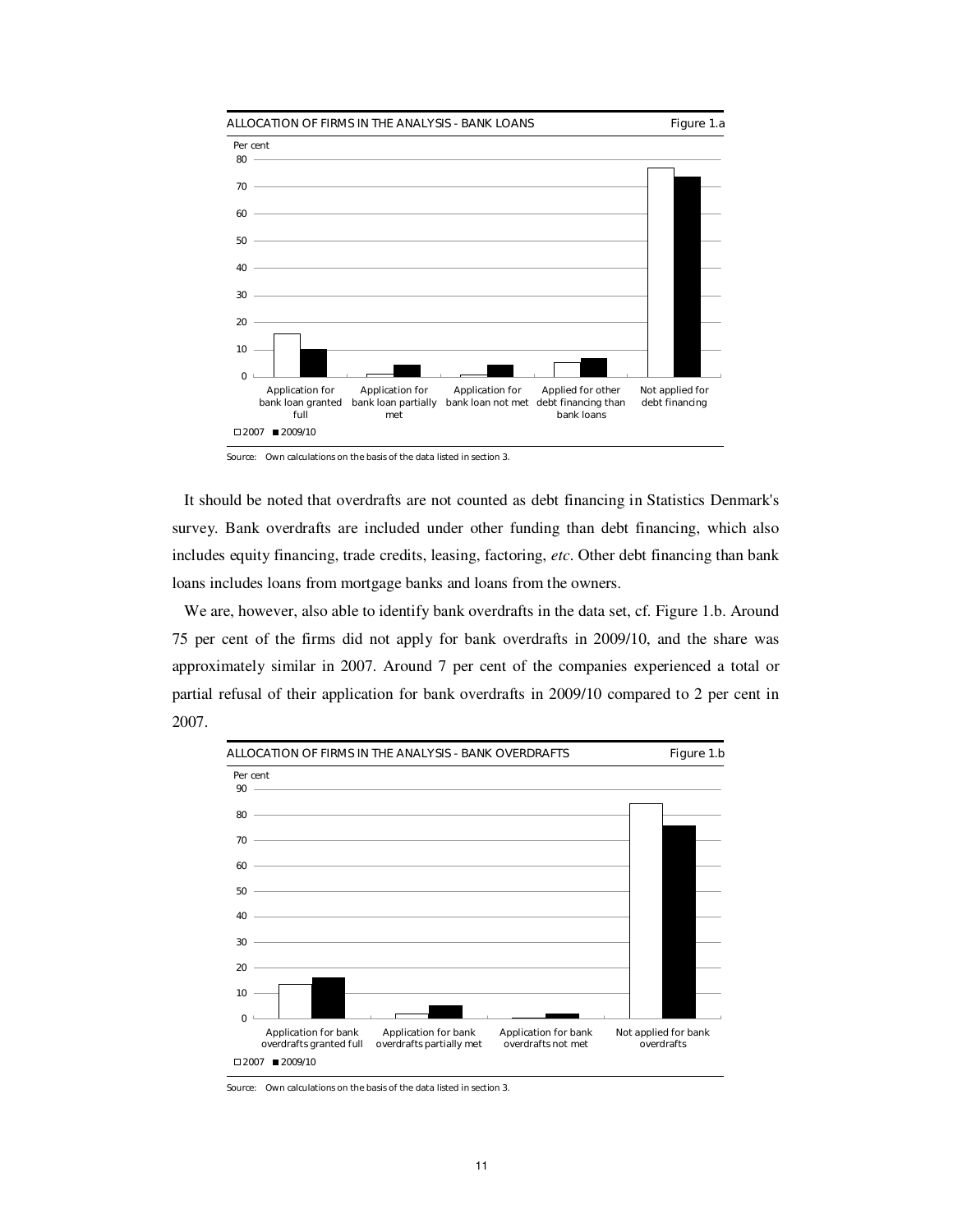Figure 2.a illustrates the relationship between the outcome of a firm's applications for a bank loan in 2007 and 2009/10 and the firm's solvency ratio in the year preceding the loan application. As shown, the median of the solvency ratio in 2008 was significantly lower in the groups of firms, which got their application for bank loans in 2009/10 totally or partly rejected, than in the group of companies which got their application for bank loans fully accepted. It was also lower than in the groups of companies, that either did not seek debt financing or companies seeking other types of debt financing than bank loans. The same picture emerges regarding applications for bank loans in 2007 and for applications for bank overdrafts in 2007 and 2009/10, cf. Figure 2.b. The fact that the solvency ratio for the median company in all groups of enterprises in 2009/10 was higher than in 2007 should be seen in light of the general tendency towards consolidation in the business sector during the crisis.



Source: Own calculations on the basis of the data listed in section 3.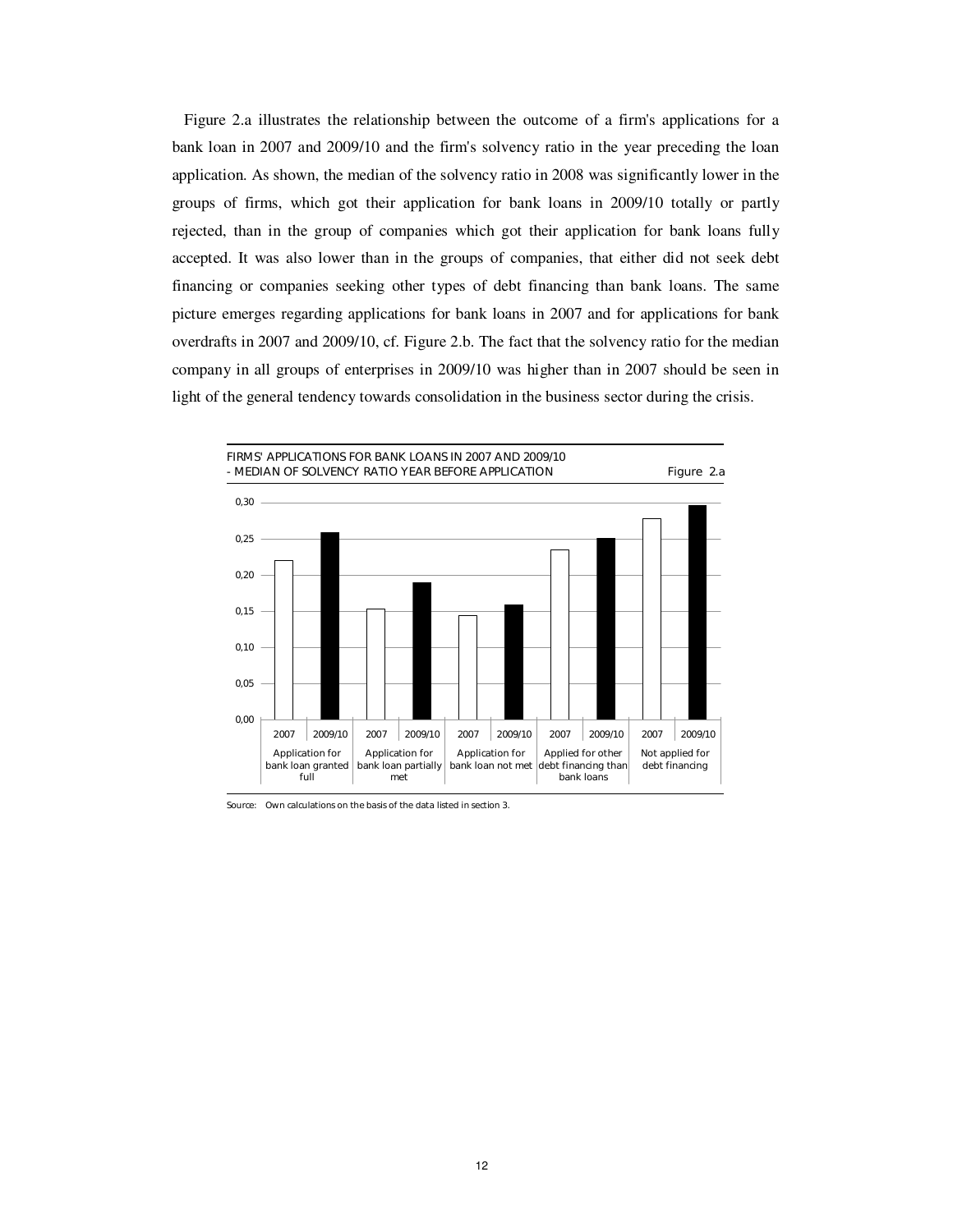

Source: Own calculations on the basis of the data listed in section 3.

It may also be noted that the median change in the firms' solvency ratio over the period 2006-2008 was negative in the groups of firms, which received full or partial refusal of their applications for bank loans in 2009/10, cf. Figure 3. In contrast, the median change in the firms' solvency ratio in the period 2006-2008 was positive in the group of companies whose applications for bank loans in 2009/10 were granted full. Similar observations can be made regarding loan applications in 2007.



Source: Own calculations on the basis of the data listed in section 3.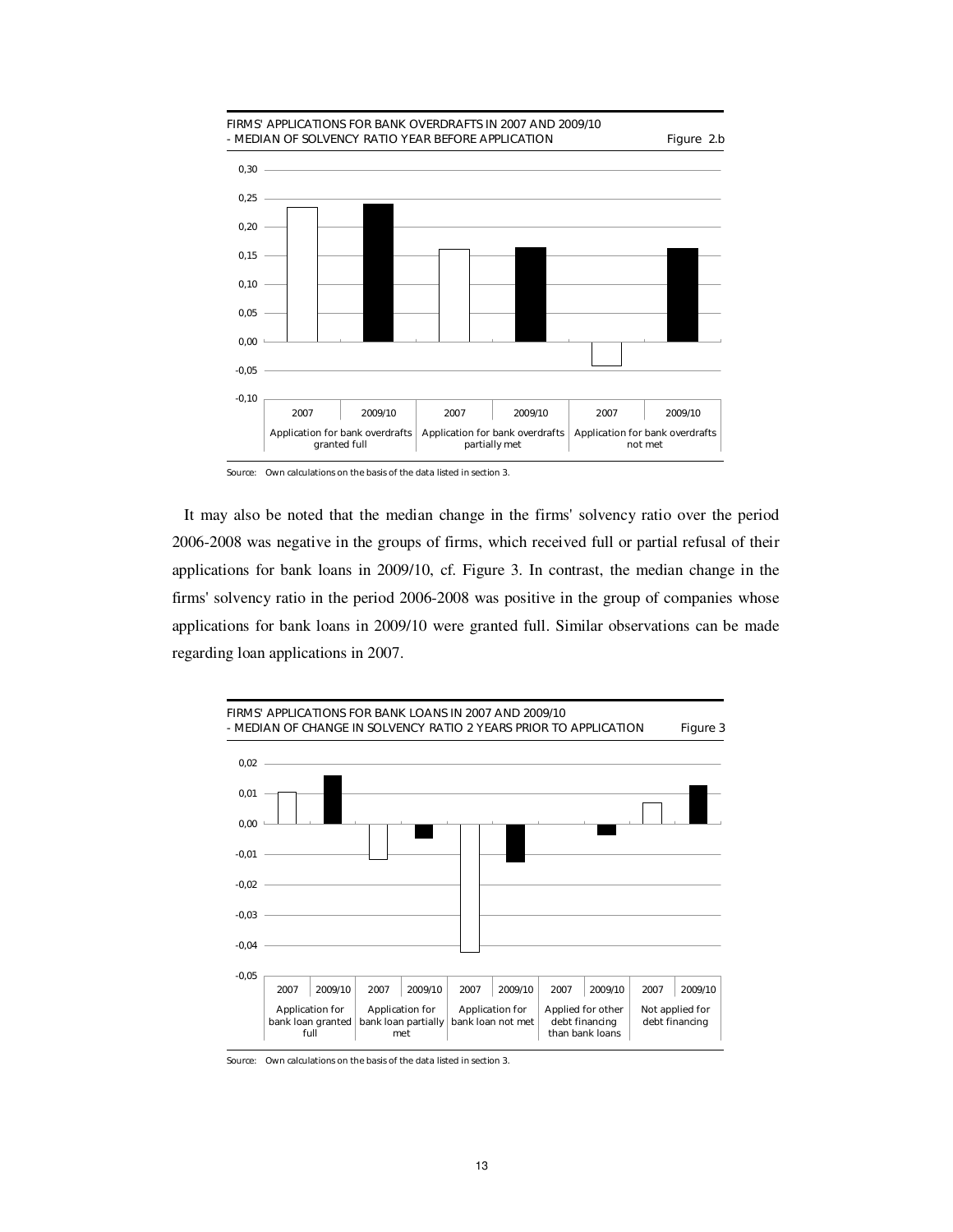Figure 4 shows the outcome of firms' application for bank loans distributed by the solvency ratio of the firms. Both in 2009/10 and in 2007, the most solid companies had higher acceptance ratios than firms with low solidity.

The refusal rates were significantly higher in 2009/10 than in 2007, which indicates that banks tightened their credit standards during the financial crisis. This reflect that the economic downturn during the crisis reduced the creditworthiness and repayment capability of the corporate clients. In 2007, companies found themselves at the end of a boom with the expectation of a "soft landing" while 2009/10 was at the bottom of the deepest recession since World War II.



Source: Own calculations on the basis of the data listed in section 3.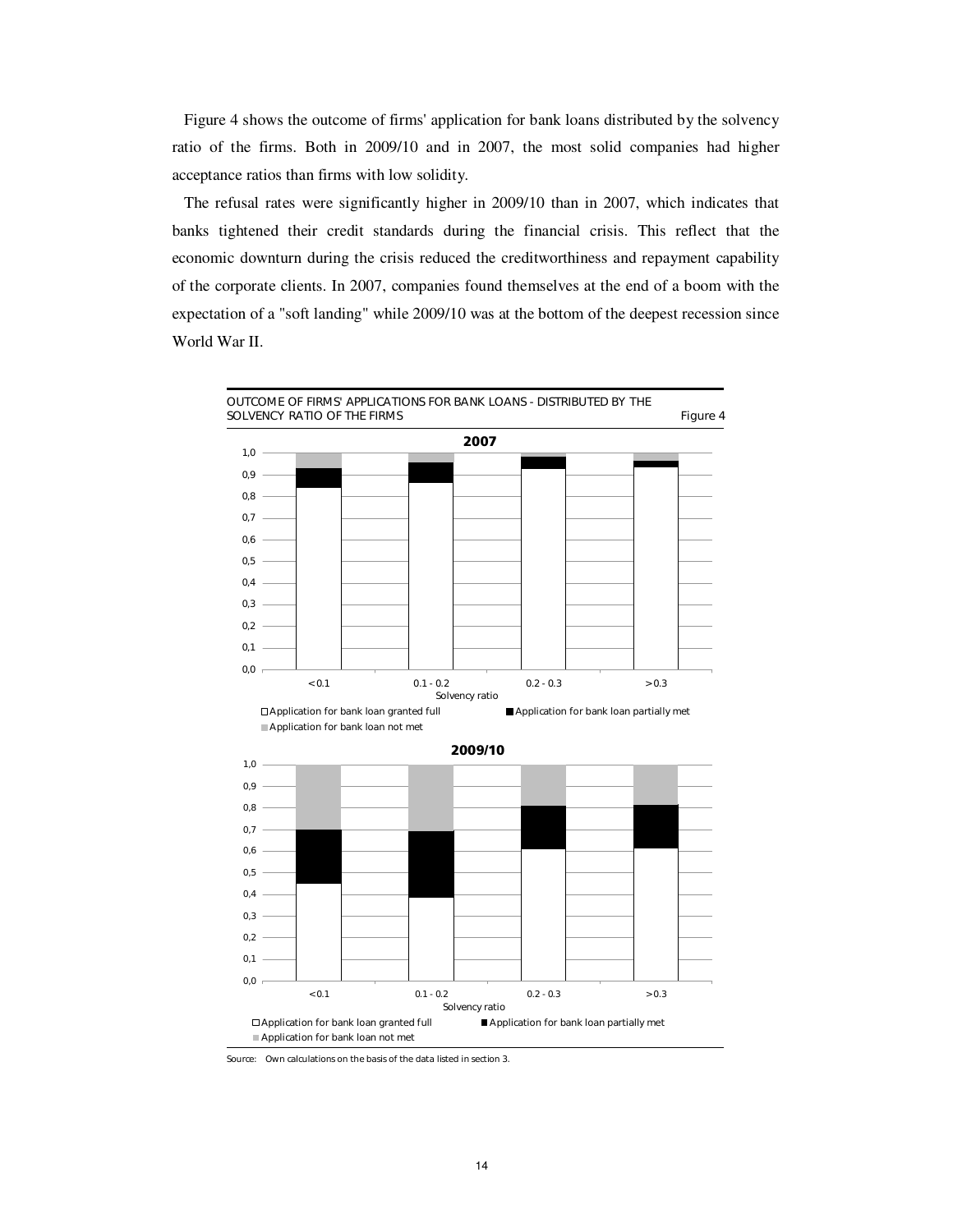The above analysis indicates that there has been a correlation between the firms' solvency ratio and the outcome of the banks' processing of loan applications as well during the financial crisis as before the financial crisis. A similar impression is obtained by considering companies' profit ratios, cf. Figure 5.a. The median of the profit ratio in 2008 was significantly lower in those groups of firms which got their application for bank loans in 2009/10 totally or partly rejected than in the group of companies, which got their application for bank loans fully accepted. The same was the case in 2007 and for applications for bank overdrafts, cf. Figure 5.b. It is also clear from Figure 6 that companies with high profit ratios experience lower rejection rates on their applications for bank loans than firms with low profit ratios.



Source: Own calculations on the basis of the data listed in section 3.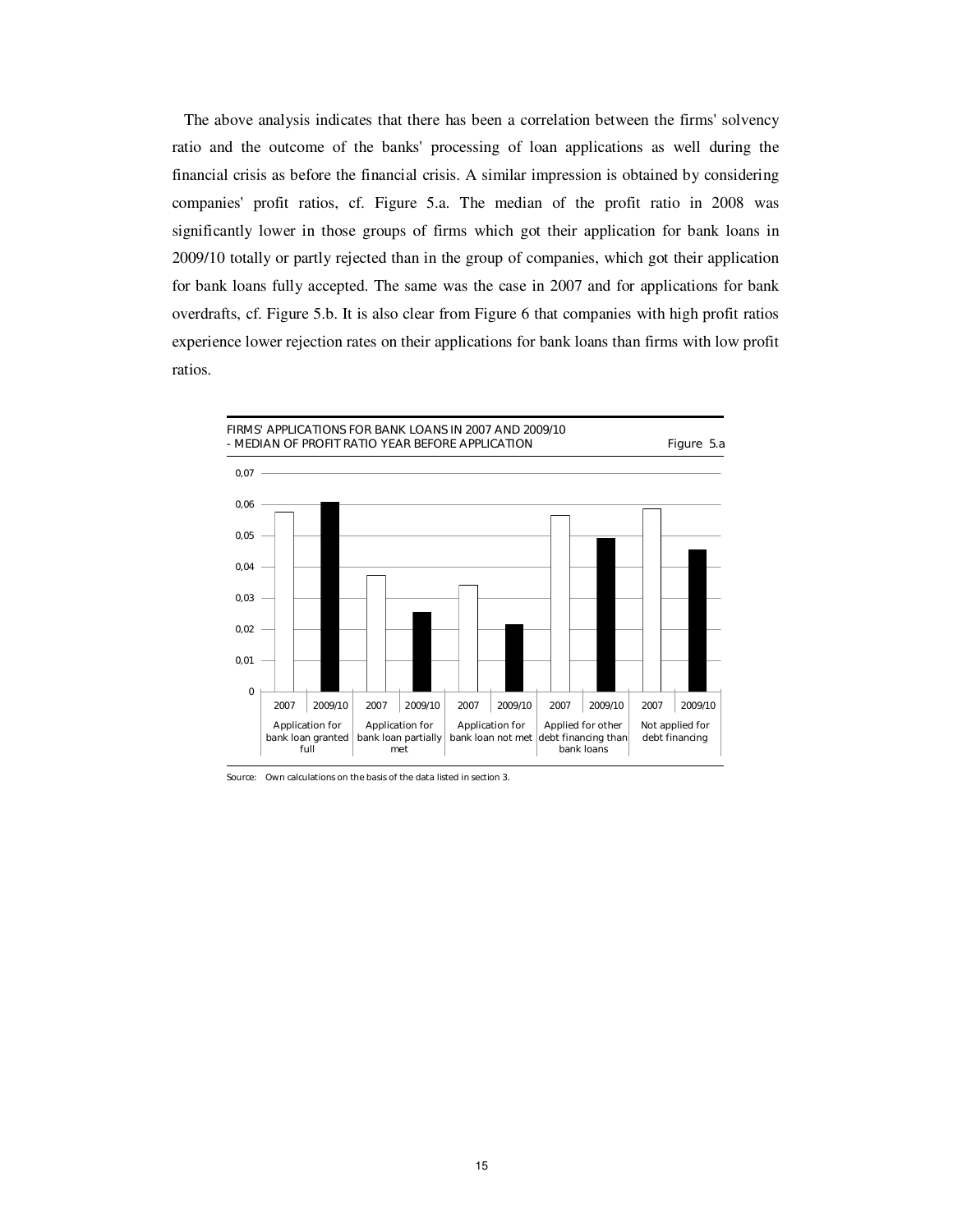#### FIRMS' APPLICATIONS FOR BANK OVERDRAFTS IN 2007 AND 2009/10 - MEDIAN OF PROFIT RATIO YEAR BEFORE APPLICATION Figure 5.b



Source: Own calculations on the basis of the data listed in section 3.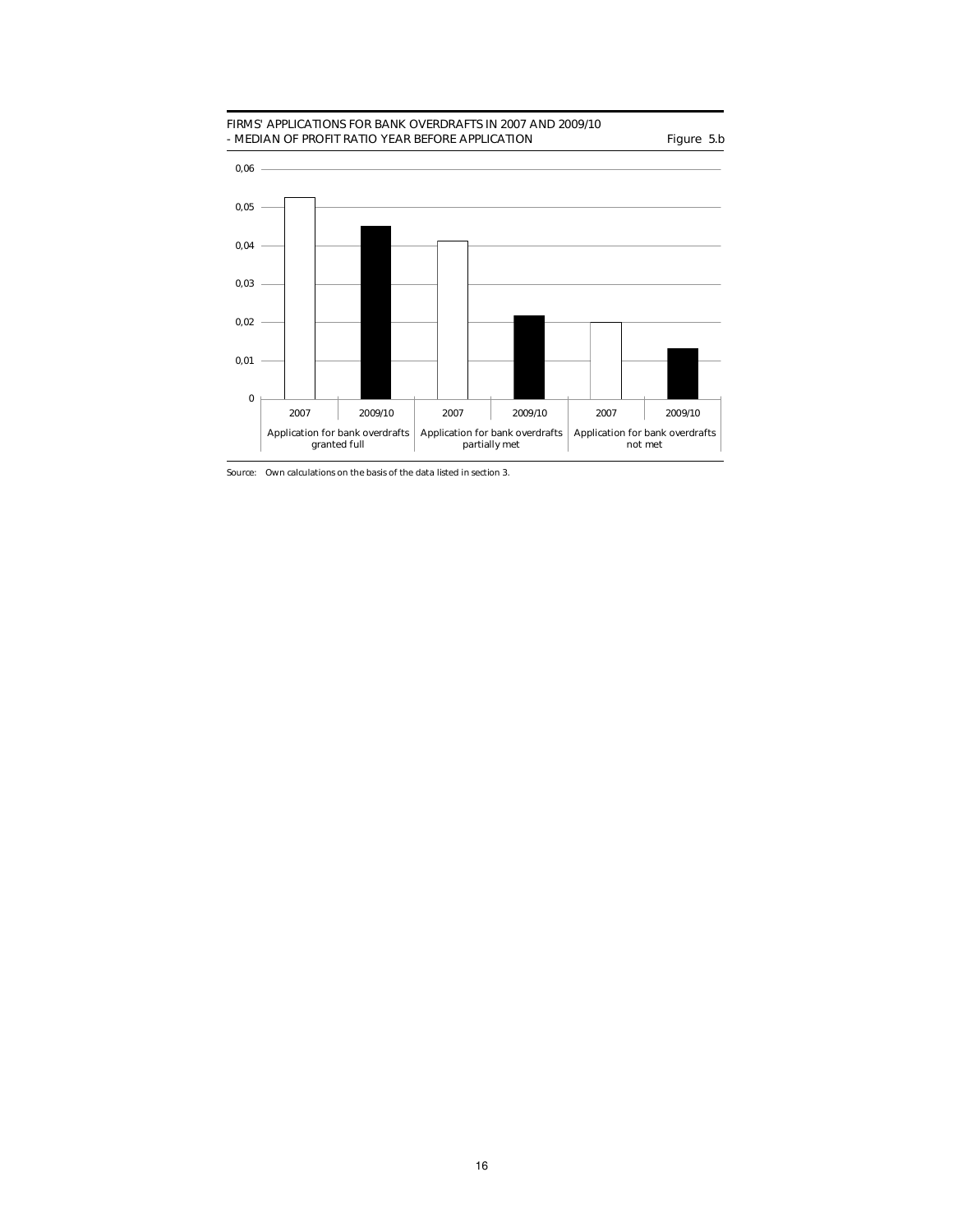

#### OUTCOME OF FIRMS' APPLICATIONS FOR BANK LOANS - DISTRIBUTED BY THE PROFIT RATIO OF THE FIRMS Figure 6

Furthermore, it is worth noting that the groups of companies which got their applications for bank loans in 2009/10 totally or partly rejected were characterized by a higher median shortterm debt ratio and a lower median degree of liquidity than the other groups of firms, cf. Figures 7 to 9. Furthermore, the median of the implied interest costs on gross debt in the group of companies which got their applications for bank loans in 2009/10 totally rejected was higher than in the other groups of firms, cf. Figure 10. This also suggests that companies, whose application for a bank loan has not been met, were characterized by a lower credit score than other firms.

Source: Own calculations on the basis of the data listed in section 3.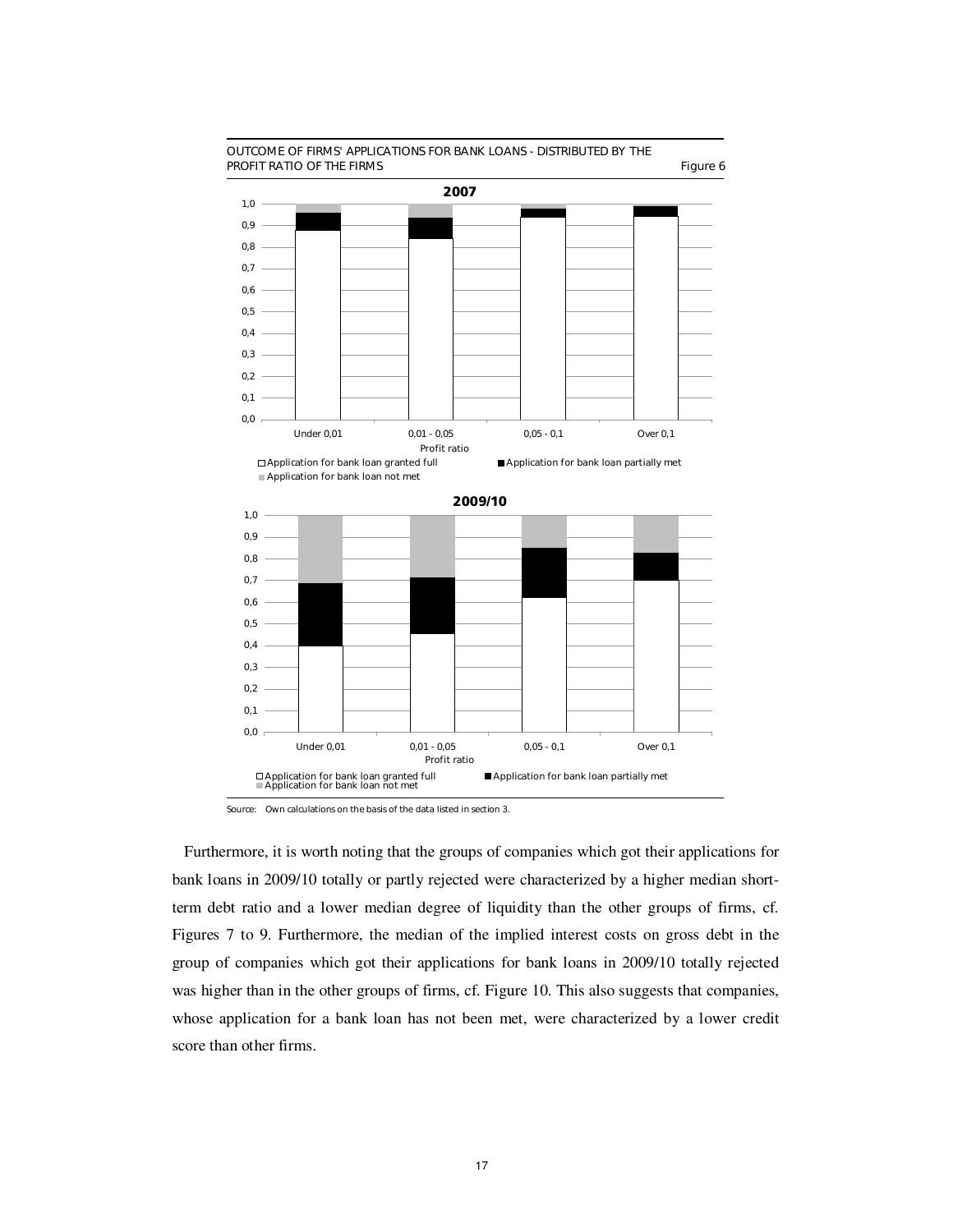



FIRMS' APPLICATIONS FOR BANK LOANS IN 2007 AND 2009/10 - MEDIAN OF LIQUIDITY RATIO (NARROW) YEAR BEFORE APPLICATION Figure 8



Source: Own calculations on the basis of the data listed in section 3.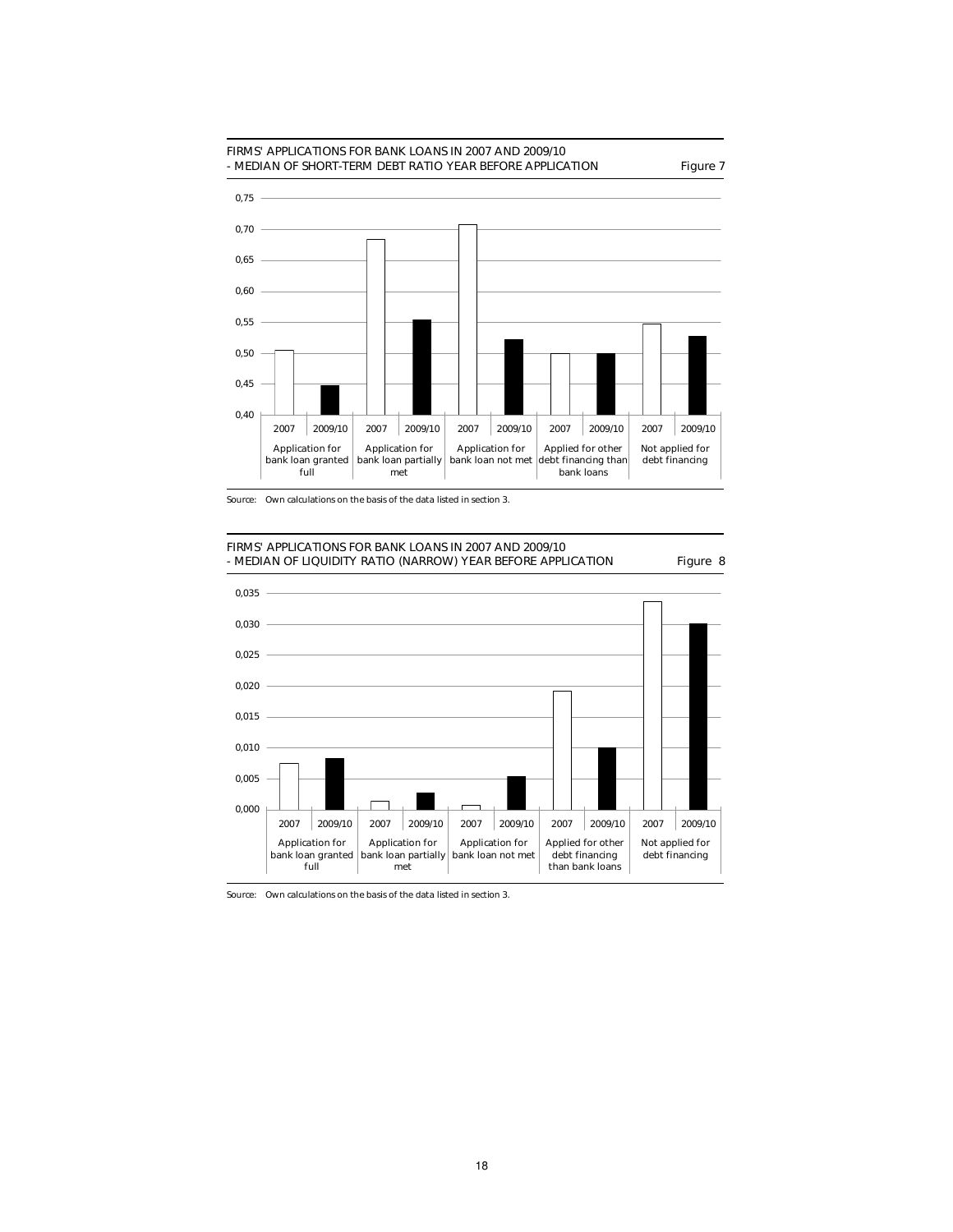

Source: Own calculations on the basis of the data listed in section 3.



Source:: Own calculations on the basis of the data listed in section 3.

Figure 11 shows the median of corporate employment in the various groups. There does not seem to be any systematic relationship between firm size and outcome of a loan application to a bank. This seems to be true for loan applications both in 2007 as well as in 2009/10.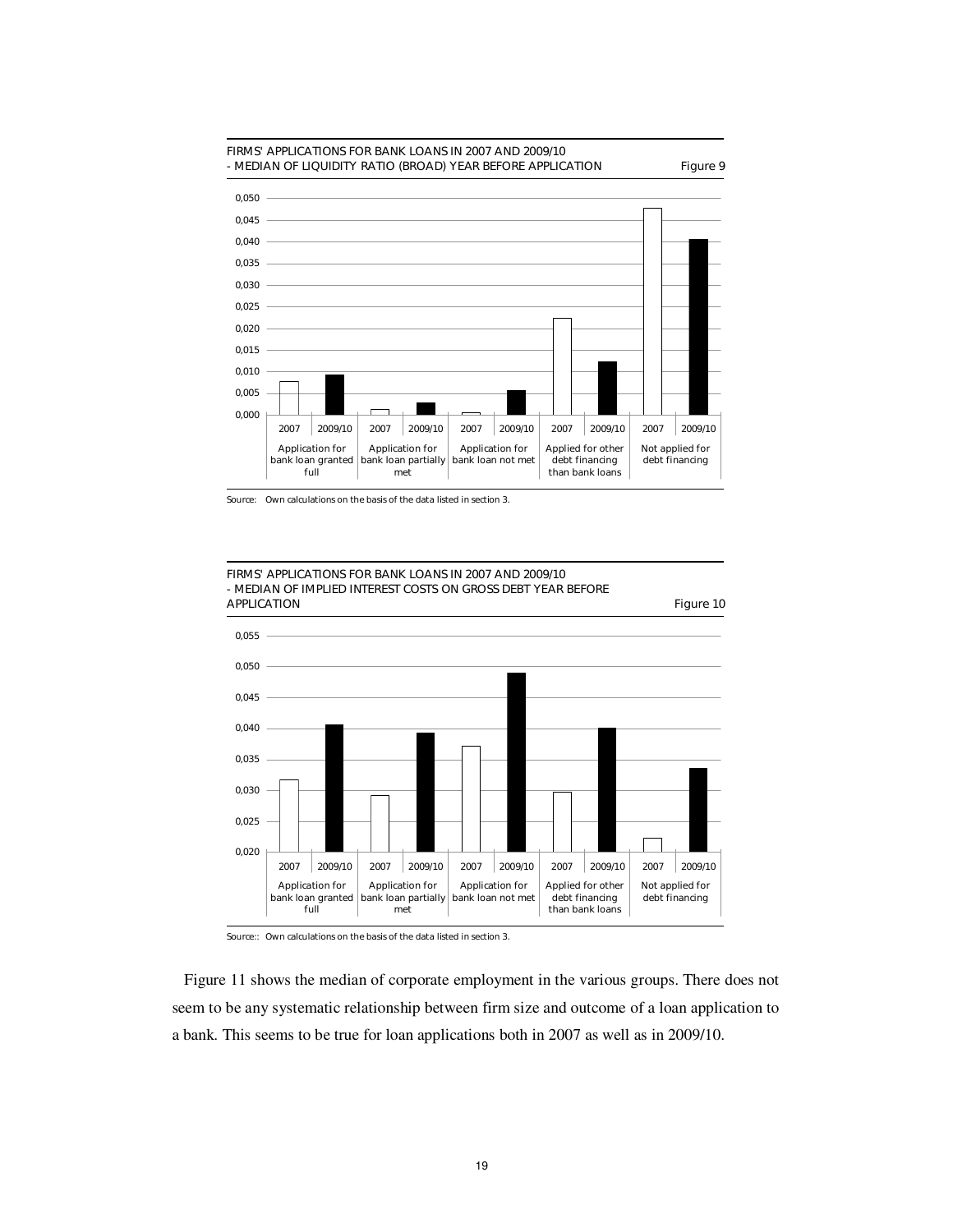

Source:: Own calculations on the basis of the data listed in section 3.

This conclusion is supported by Figure 12 which shows the outcome of firms' application for bank loans distributed by the number of employees at the firm. However, it is worth noting that micro firms with fewer than 15 employees had the highest acceptance rates during the financial crisis in 2009/10. Although one has to keep in mind that survey responses are always subjective and subject to some uncertainty, there are at least no indications that very small firms should have been subjected to particularly high rejection rates for bank-loan applications during the financial crisis.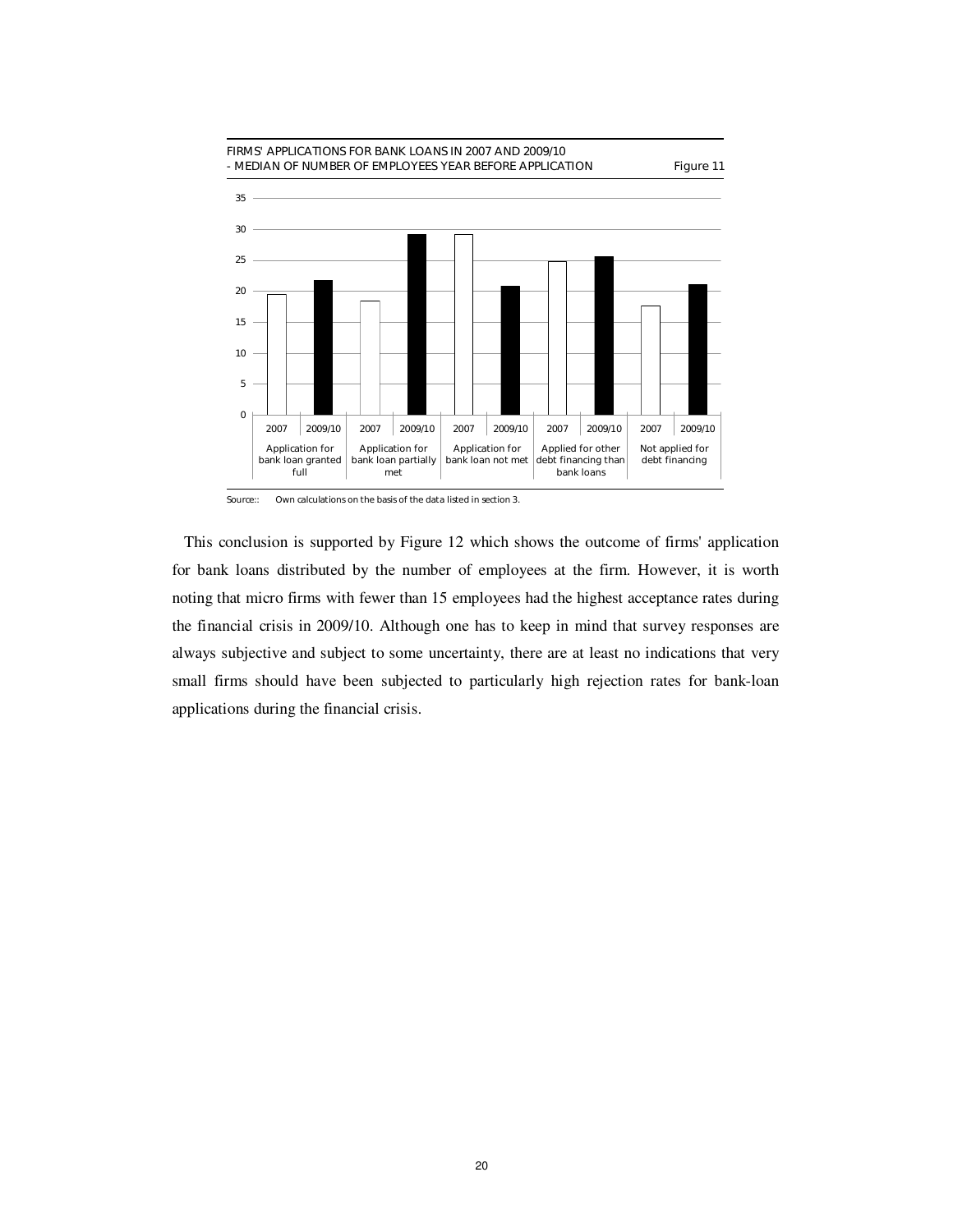

## OUTCOME OF FIRMS' APPLICATIONS FOR BANK LOANS - DISTRIBUTED BY THE

Source: Own calculations on the basis of the data listed in section 3.

Generally, SMEs are highly oriented towards the domestic market. Around 70 per cent of the firms in our analysis have an export share below 1 per cent. Figure 13 shows the outcome of the firms' application for bank loans distributed by the firm's export share. There does not seem to be any systematic relationship between export share and outcome of a loan application to a bank. This seems to be true for loan applications both in 2007 as well as in 2009/10.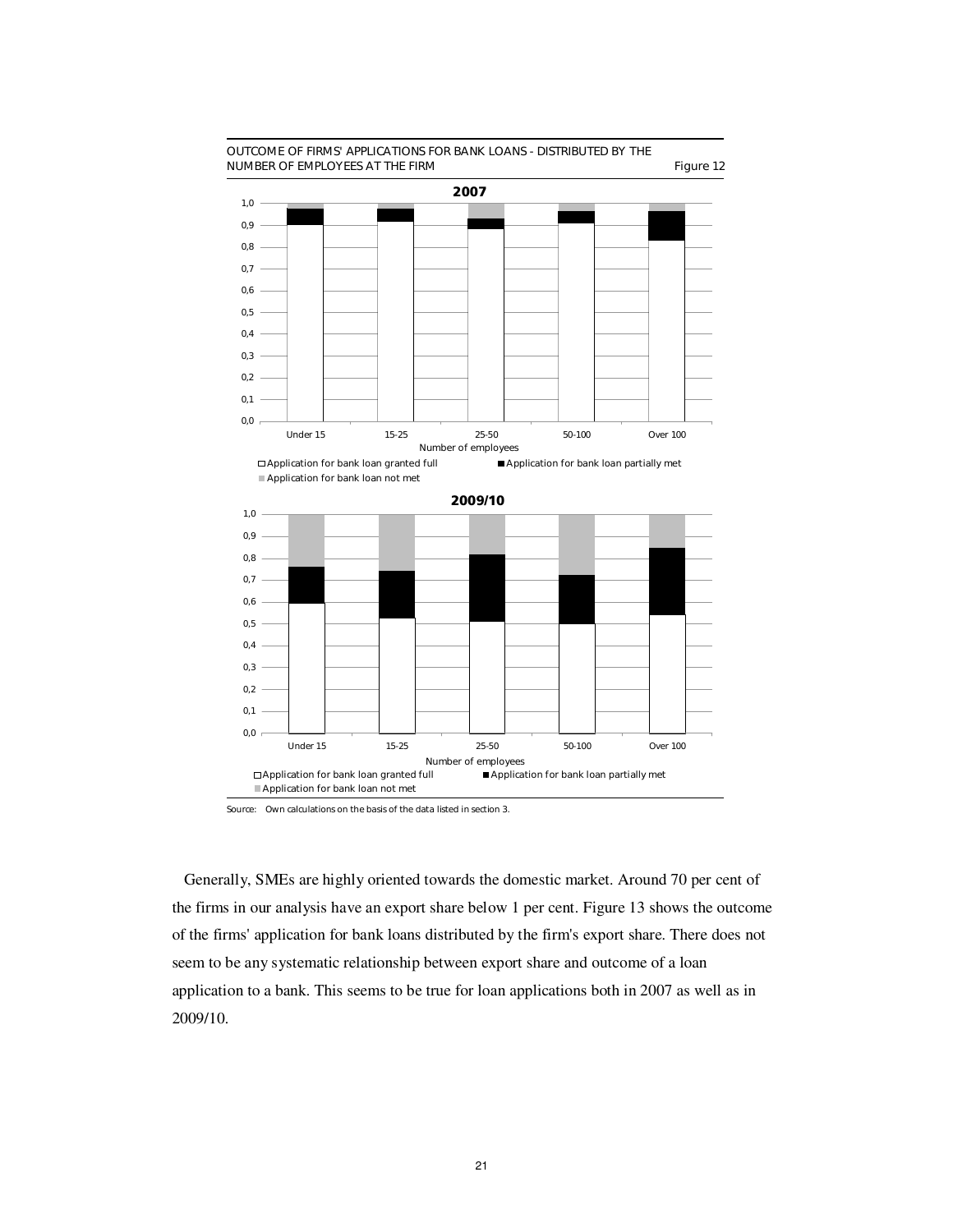

Source: Own calculations on the basis of the data listed in section 3.

For about 60-65 per cent of the companies, which have applied for bank loans, we have information about the company's principal banker, cf. Figure 14. There are no indications that the rejection rate for loan applications has been significantly higher for banks in the FSA group 2-4 (i.e. medium-sized and small banks) than for banks in the FSA group 1 (i.e. large banks), although banks in group 2-4 have generally had substantially larger loan impairment charge ratios than banks in group 1. The loan impairment charge ratio for banks in group 1 was 1.5 per cent in 2009, whereas the corresponding ratio for banks in group 2 and 3 was respectively 5.6 and 4.2, cf. Danish Financial Supervisory Authorities (2010). This indicates that it has not been the banks' own capitalisation, which has been the decisive factor for the decline in the banks' loan acceptance rates during the financial crisis but rather the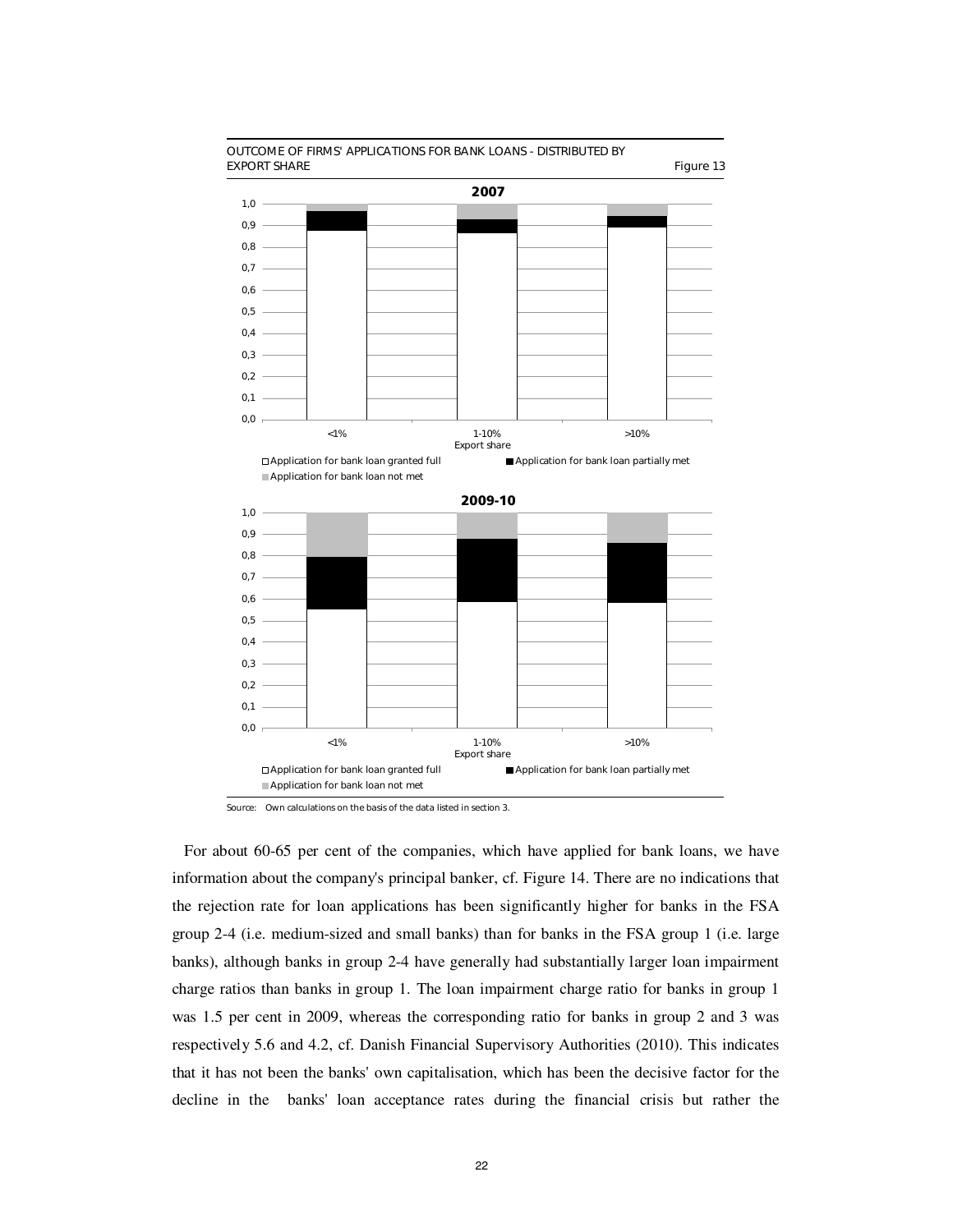deterioration of the credit quality of the banks' corporate customers. This might reflect the comprehensive government interventions to safeguard financial stability during the crises, which included the opportunity for banks' to receive government capital injections.



Source: Own calculations on the basis of the data listed in section 3.

Finally, our data set contains information that can illustrate the problem of self-selection. We have information which enables us to split the group of companies which have not applied for debt financing into two sub-groups:

- Companies which have not applied for debt financing due to self-selection because they expected that they would have their application for debt finance rejected or that debt financing would be too expensive for the firm.
- Other companies which have not applied for debt financing.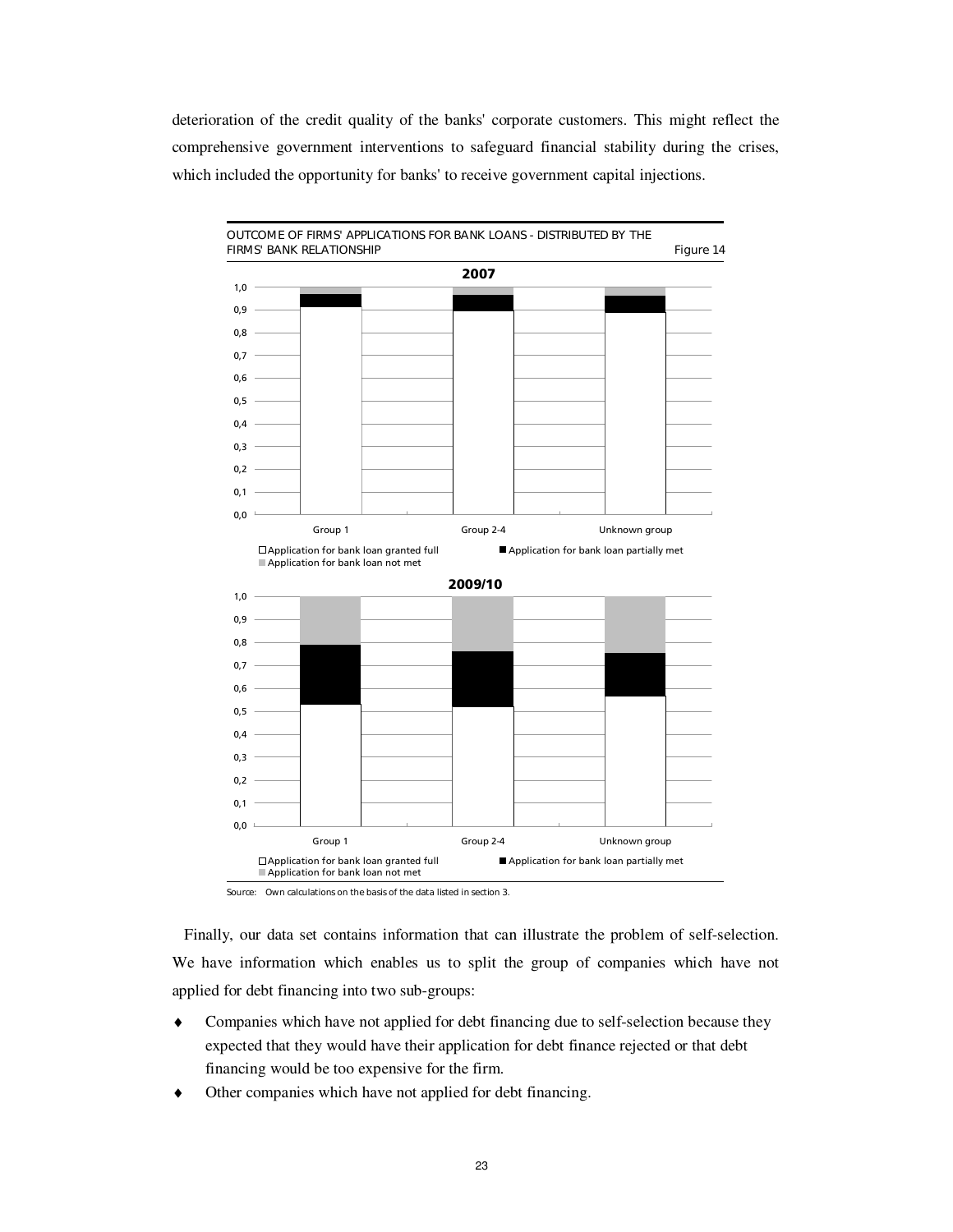As can be seen from Figures 15-20, firms which have not applied for debt financing due to fear of rejection or high interest rates had weaker economic performance measured by solvency ratio, change in solvency ratio, profit ratio, short-term debt ratio and liquidity than firms which had applied for debt finance.



Source: Own calculations on the basis of the data listed in section 3.





Source: Own calculations on the basis of the data listed in section 3.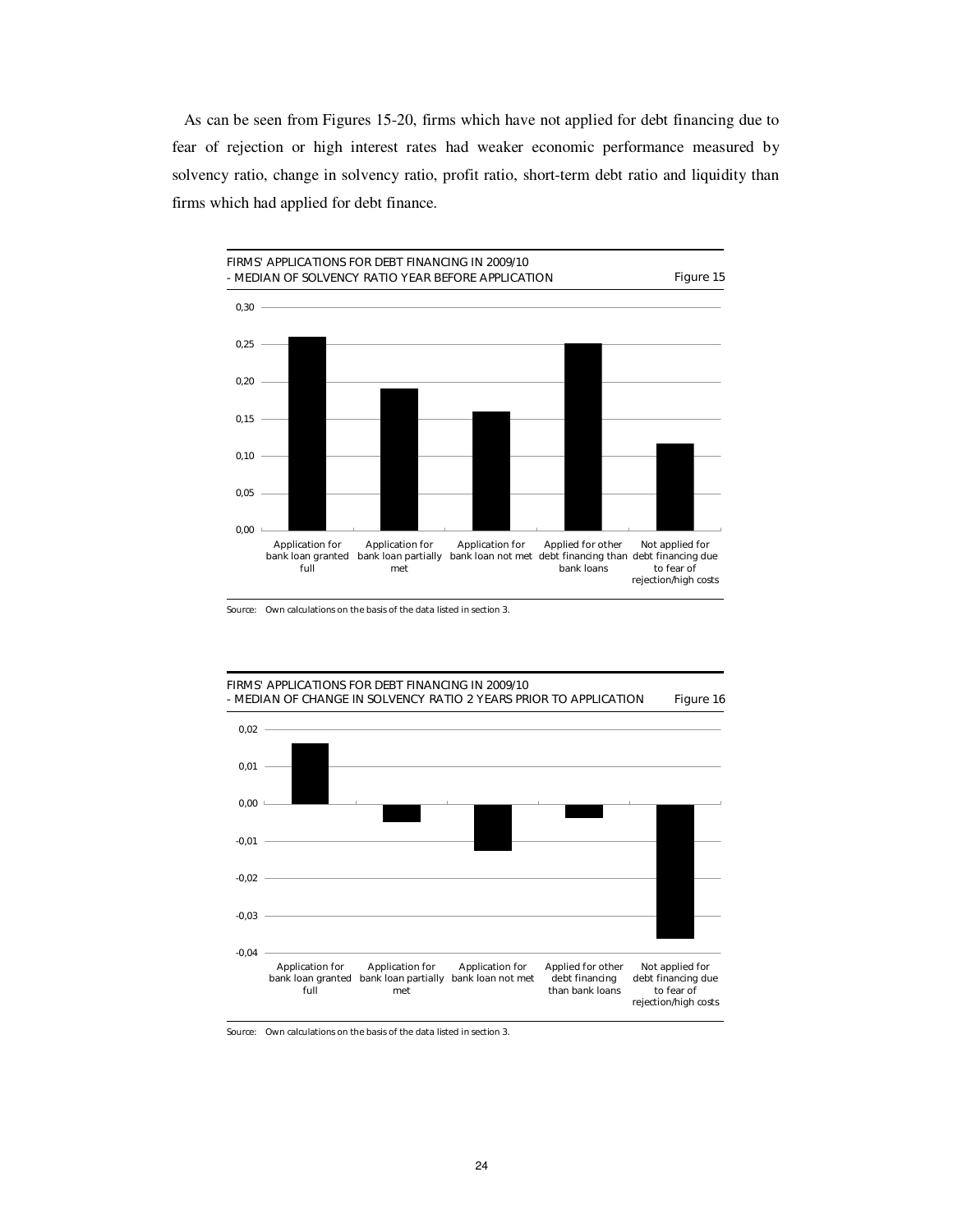

Source: Own calculations on the basis of the data listed in section 3.





Source: Own calculations on the basis of the data listed in section 3.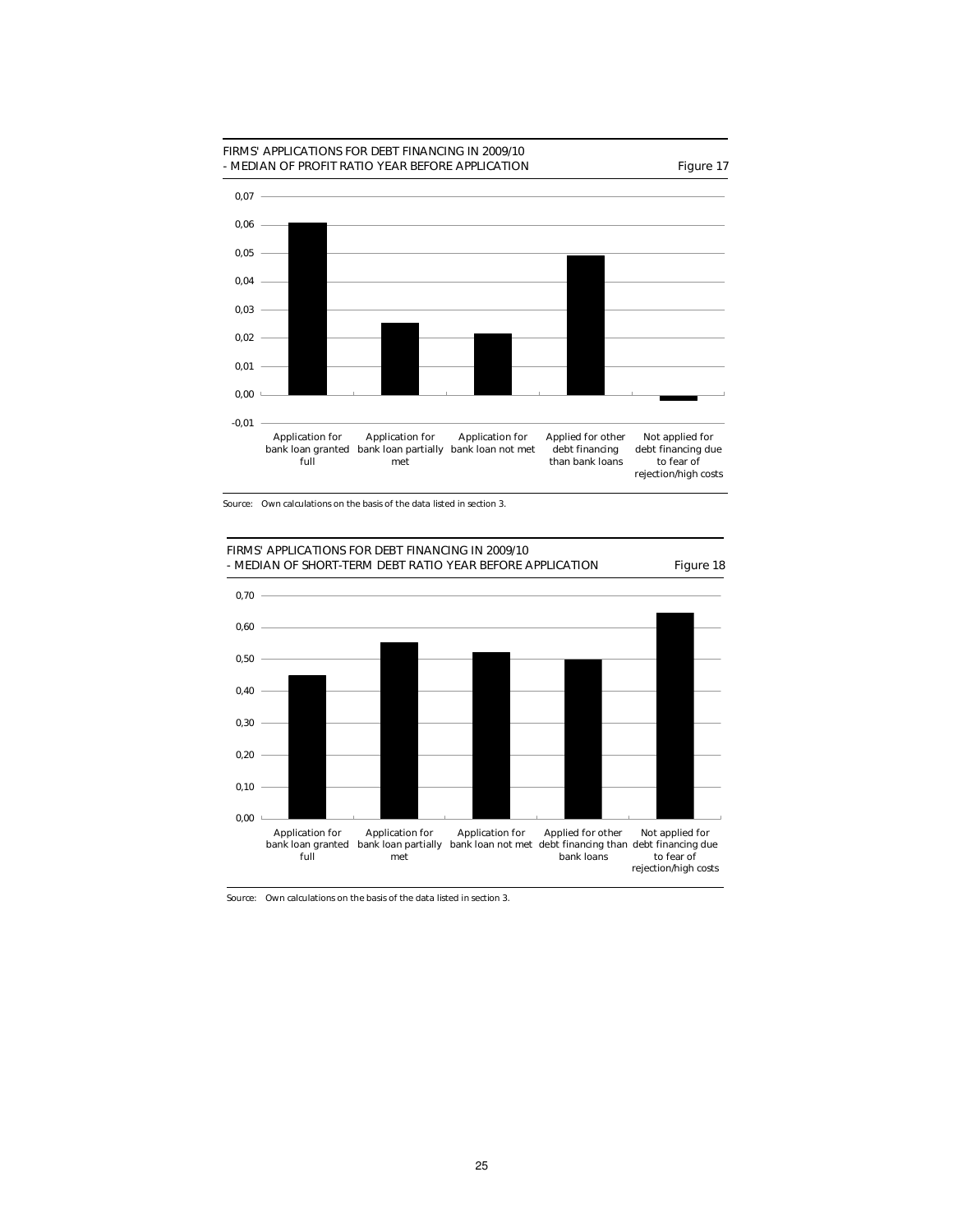

Source: Own calculations on the basis of the data listed in section 3.



### **5. Econometric analysis of the effect of firms' creditworthiness on the probability of loan acceptance**

This section presents the results from a formal econometric analysis of the impact of firm characteristics on the probability of having an application for a bank loan accepted. We start by estimating a simple baseline model of the probability of loan acceptance, using the data on

Source: Own calculations on the basis of the data listed in section 3.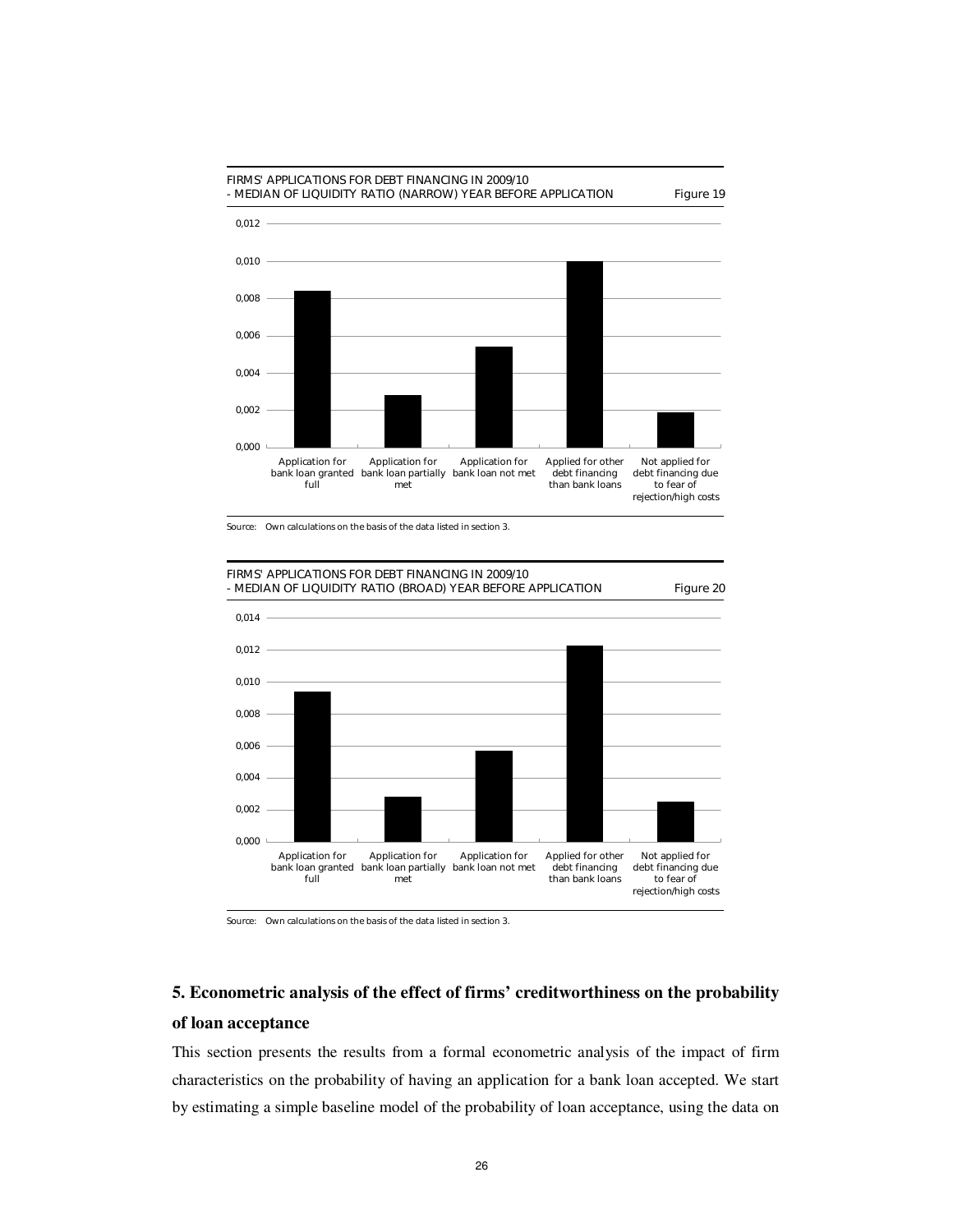solvency and profit ratio, which is available for most firms in the sample. The model is estimated separately for the years 2007 and 2009/2010. Subsequently, the model is extended to include additional firm-specific variables which are only available for roughly half of the firms in the sample. In addition, to take into account that firms, which do apply for bank loans, are not a random sample of all firms, we estimate a selection model. Finally, we include key performance indicators of the firm's principal bank connection to test whether loan rejection rates can be explained mostly by firm or bank characteristics.

For the basic model, we use a standard probit specification. The probit model is often formulated in terms of a latent variable model, which is also useful here to facilitate the description of the selection model used later. Assume that the underlying model has the following form:

$$
y_1^* = x\beta + u_1 \tag{1}
$$

where  $y_1^*$  can be thought of as the creditworthiness of the firm in the eyes of the bank, *x* is a vector of explanatory firm-specific variables and  $u_l$  is an error term which is independent of  $x$ and which follows a normal distribution. However, we cannot observe  $y_l^*$ , all we observe is whether the loan application is accepted or not, that is:

$$
y_1 = 1[y_1^* > 0]
$$
 (2)

where  $1[\cdot]$  is an indicator function taking a value of 1 if the expression in the square brackets is true and 0 otherwise. This implies a scaling of  $y_l^*$  so that values of creditworthiness higher than 0 lead to acceptance of the loan application and values below 0 lead to rejection. The distribution of  $y_1^*$  conditional on *x* is therefore:

$$
P(y_1 = 1 | x) = P(x\beta + u_1 > 0 | x) = \Phi(x\beta)
$$
\n(3)

where  $\Phi$  is the standard normal cumulative distribution function. This expression is used to generate the likelihood function in order for the probit model to be estimated by maximum likelihood.

| ESTIMATED PROBIT MODELS OF ACCEPTANCE OF BANK LOAN APPLICATION |          |          |            |             |           |          |            | Table 2  |
|----------------------------------------------------------------|----------|----------|------------|-------------|-----------|----------|------------|----------|
|                                                                | 2007     |          | 2009-2010  |             | 2007      |          | 2009-2010  |          |
|                                                                | Coef.    | M.E.     | Coef.      | <b>M.E.</b> | Coef.     | M.E.     | Coef.      | M.E.     |
| Solvency ratio                                                 | $*0.751$ | 0.130    | $*0.405$   | 0.162       | 0.251     | 0.041    | 0.417      | 0.166    |
| Profit ratio                                                   | $-0.009$ | $-0.002$ | $***1.017$ | 0.405       | $-0.018$  | $-0.003$ | $***1.698$ | 0.674    |
| Implied interest costs                                         |          |          |            |             | $-0.040$  | $-0.007$ | $-2.315$   | $-0.919$ |
| Liquidity ratio (broad)                                        |          |          |            |             | 6.055     | 0.994    | 1.129      | 0.448    |
| Short-term debt ratio                                          |          |          |            |             | $-0.880$  | $-0.144$ | $-0.162$   | $-0.064$ |
|                                                                |          |          | $-0.036$   |             | $***1.49$ |          | 0.040      |          |
| Observations                                                   | 337      |          | 386        |             | 168       |          | 207        |          |

Note: Coef. = Coefficient estimate; M.E. = Marginal Effect of a unit change in the explanatory variable on the probability of having the application for a bank loan accepted. Marginal effects are evaluated at the mean of the values of the explanatory variables. Only firms applying for bank loans are included. \*\*\*  $p<0.01$ , \*\*  $p<0.05$ , \*  $p<0.1$ .

Source: Own calculations on the basis of the data listed in section 3.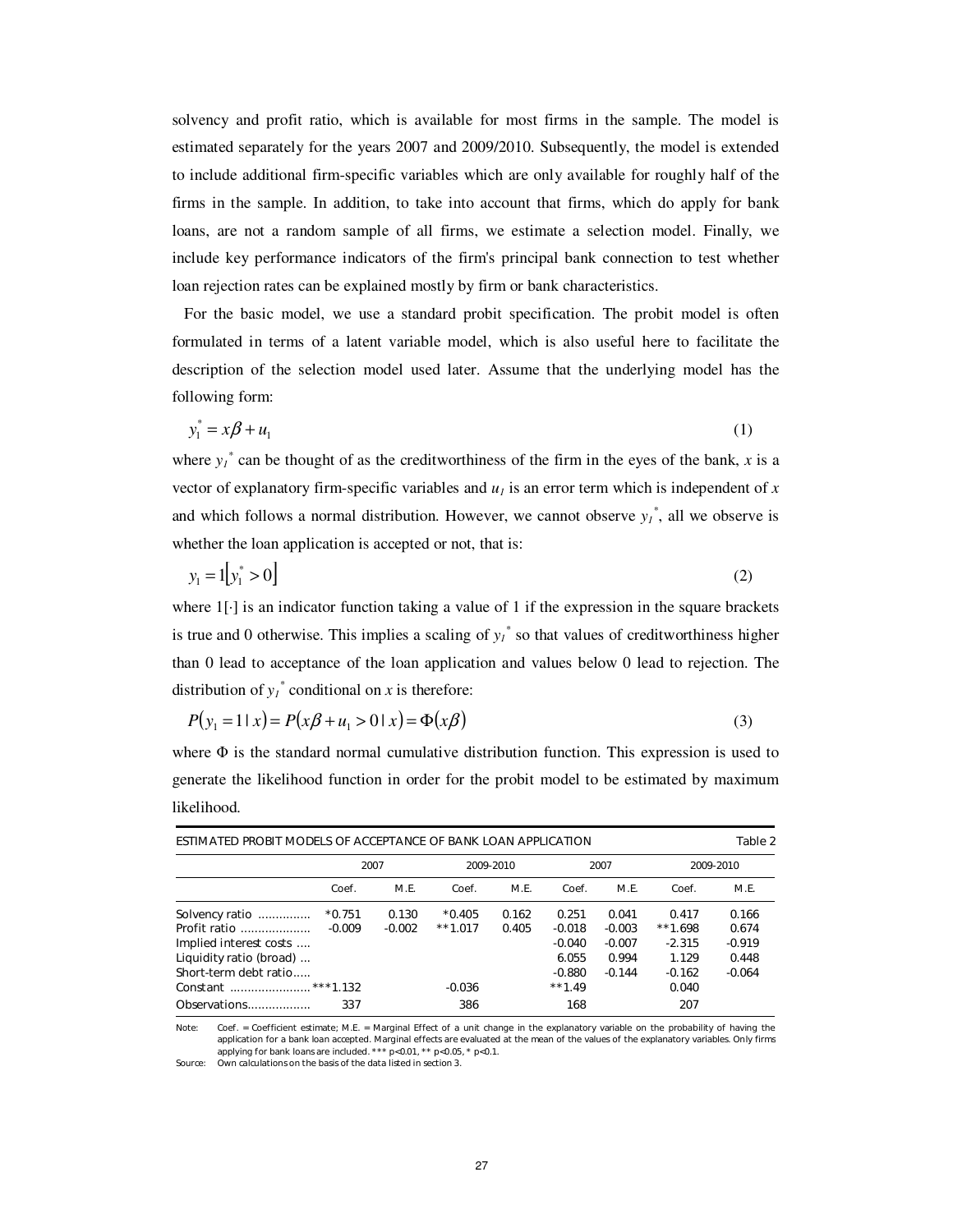Results from estimation of the baseline models are shown in Table 2. Decisions regarding loan applications in 2007 seem to be largely unrelated to the firm characteristics included in the models. During the strong credit growth prior to the financial crisis, around 90 per cent of the firms which applied for a bank loan got their application fully approved. The firms which did not have their loan application approved may have some special characteristics which we do not have any information on in the data.

In 2009-2010, the acceptance rate is substantially lower, namely 54 per cent. The outcome of a loan application is significantly related to the profitability of the firm, cf. Table 2. A firm which has a profit ratio corresponding to the  $75<sup>th</sup>$  percentile has a 6 percentage points higher probability of having its loan application accepted than a firm with a profit ratio corresponding to the  $25<sup>th</sup>$  percentile, all other variables held constant.

Only those firms, which applied for bank credit, are included in the models in Table 2. From the descriptive analysis in the preceding section, it is clear that there is an issue of selfselection. Firms which do not apply for a bank loan may have a number of reasons why they do not do so. Some firms do not need to take out any loans during the given year, for example because they finance their activities by retained earnings. Other firms evidently applied for debt financing other than bank loans, while some firms did not apply for debt financing at all, because they expected that their application would be rejected or that debt financing would be too expensive. Hence, there is heterogeneity in the group of firms which do not apply for debt financing; and the firms which do apply differs from the group of firms which do not apply. Furthermore, the selection effect need not be the same in the two time periods, so that characteristics of firms which apply for a bank loan in the two periods may differ; a fact which may impact the results based only on the firms which do apply for a bank loan.

An additional self-selection issue arises because of the fact that a seemingly weak firm (by the measures used in the analysis) which do apply for a bank loan may in fact be less weak than a firm with similar observed characteristics which do not apply for a bank loan – the difference may just not be captured by the explanatory variables. Because of the presence of self-selection, we also estimate a model which takes selection into account, namely the bivariate probit model with sample selection.

To be more specific, the basic model of interest is represented by equations 1-3. However, it is clear that  $y<sub>1</sub>$  is only observed when a firm has applied for a bank loan. Let  $y<sub>2</sub>$  be a dichotomous variable taking the value 1 when a firm in the given year has applied for a bank loan and 0 otherwise. We then have that  $y<sub>I</sub>$  is observed if and only if  $y<sub>2</sub>=1$ . We model this selection process by a probit model as well:

$$
y_2 = 1[z\delta + u_2 > 0] \tag{4}
$$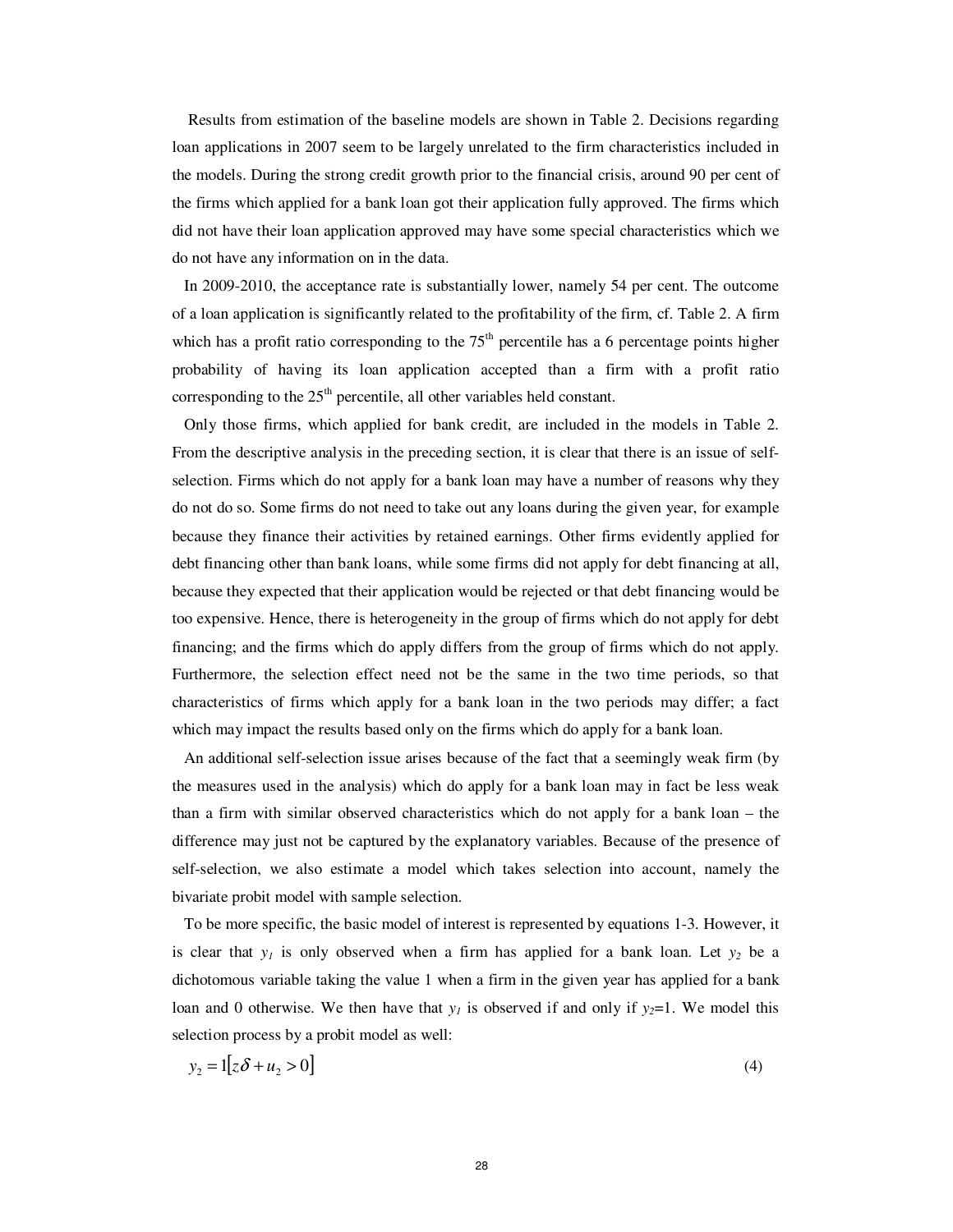where *z* is a vector of firm-specific variables which determine selection and  $u_2$  is a normally distributed error term. The selection issue means that  $u_1$  and  $u_2$  may be correlated, i.e.  $corr(u_1, u_2) = \rho$ . Van de Ven and Van Pragg (1981) derive the likelihood function under these assumptions.

Proper identification of the model requires at least one exclusion restriction, that is, at least one explanatory variable which is included in  $z$  (the selection equation) but not in  $x$  (the outcome equation)<sup>2</sup>. As we found in section 4 that the size of the firm was largely unrelated to the outcome of a credit application, we include two measures of firm size in the selection equation, namely the logarithm of number of employees and the logarithm of total assets. We also include a variable indicating if the firm has applied for debt financing from other sources than a bank (i.e. from the firm's owner / manager, employees of the firm, family / friends, other non-financial firms, mortgage banks or other sources). If a firm has applied for debt financing from other sources than a bank, it may be more likely to also apply for a bank loan, since it is in need of external financing<sup>3</sup>. Hence, we hypothesise that there is a relation between the extent to which a firm applies for debt financing from other sources than banks, and whether the firm applies for debt financing from a bank. However, the number of sources from which the firm applies for credit should not be related to the bank's decision to accept or reject the loan application. The bank's decision should in principle be based on the creditworthiness of the firm (and the firm's ability to pose collateral) and not whether it has applied for other types of financing.

-

<sup>&</sup>lt;sup>2</sup> If no exclusion restrictions are used (that is, if  $x=z$ ), identification of the model is possible through the functional form. However, in such cases, collinearity between the selection equation and the outcome equation means that estimates have no structural interpretation.

<sup>&</sup>lt;sup>3</sup> This relation is likely to be less apparent if firms successfully apply for debt financing from other sources. If successful in attracting other types of financing, firms may be less interested in bank financing. In the empirical models that follow, we find a significant positive relation between applications for loans from other sources than banks, and bank loan applications.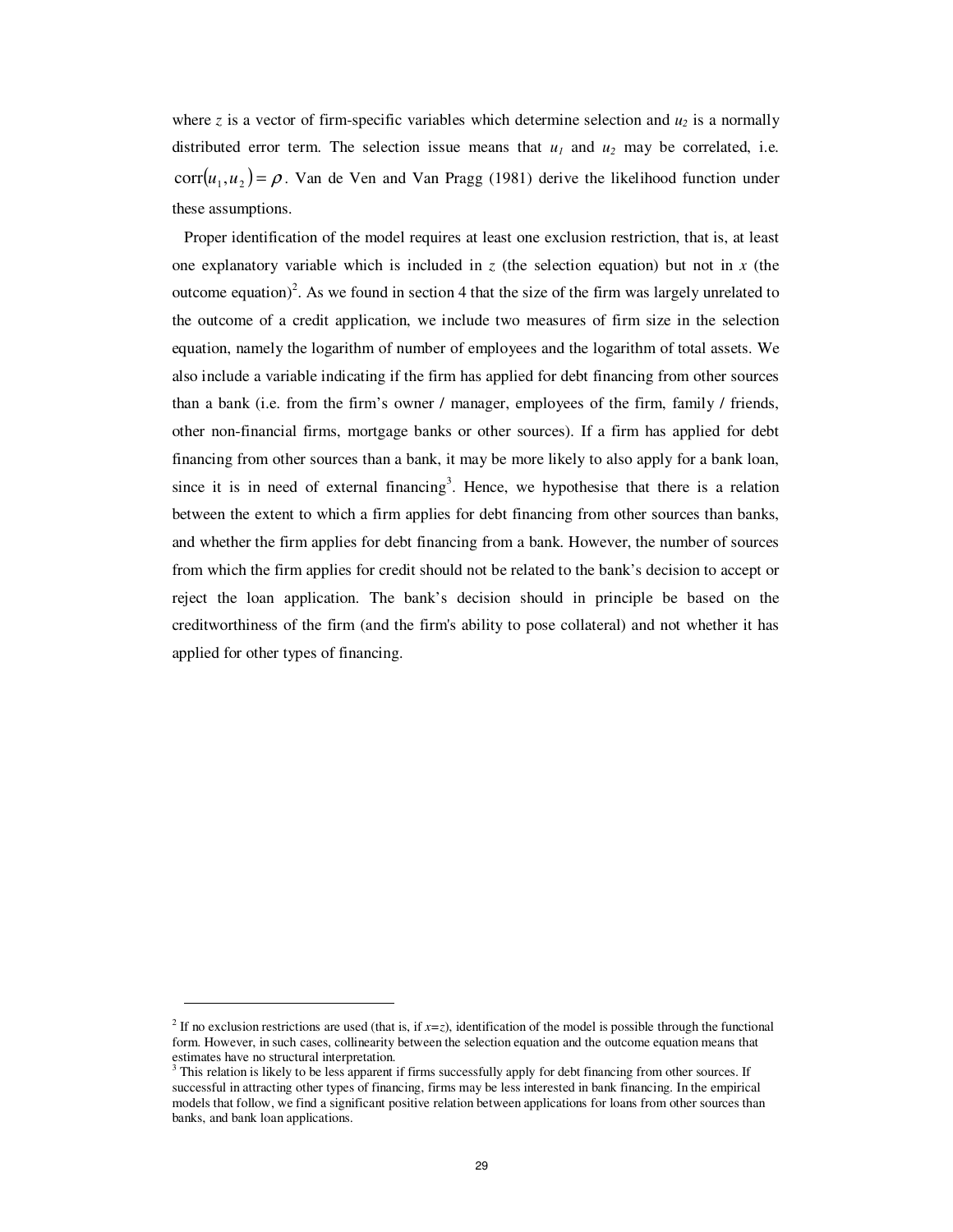| <b>RESULTS: BIVARIATE PROBIT MODELS WITH SAMPLE SELECTION</b> |             |          |             |       |             |          |             | Table 3  |
|---------------------------------------------------------------|-------------|----------|-------------|-------|-------------|----------|-------------|----------|
|                                                               | 2007        |          | 2009-2010   |       | 2007        |          | 2009-2010   |          |
|                                                               | Coef.       | M.E.     | Coef.       | M.E.  | Coef.       | M.E.     | Coef.       | M.E.     |
| PROBABILITY OF ACCEPTANCE OF BANK LOAN APPLICATION            |             |          |             |       |             |          |             |          |
| Solvency ratio                                                | $*0.766$    | 0.106    | $**0.453$   | 0.135 | 0.214       | 0.022    | $*0.797$    | 0.186    |
| Profit ratio                                                  | $-0.009$    | $-0.001$ | $**0.897$   | 0.268 | $-0.018$    | $-0.002$ | $***1.534$  | 0.357    |
| Implied interest costs                                        |             |          |             |       | $-0.103$    | $-0.011$ | $-1.986$    | $-0.463$ |
| Liquidity ratio (broad)                                       |             |          |             |       | 6.035       | 0.618    | $**1.830$   | 0.426    |
| Short-term debt ratio                                         |             |          |             |       | $-0.906$    | $-0.093$ | 0.337       | 0.079    |
| Constant                                                      | $***1.253$  |          | $***0.614$  |       | $***1.474$  |          | 0.491       |          |
| <b>SELECTION EQUATION</b>                                     |             |          |             |       |             |          |             |          |
| Solvency ratio                                                | $***-0.214$ |          | $***-0.346$ |       | $***-0.693$ |          | $***-1.005$ |          |
| Profit ratio                                                  | 0.002       |          | $* -0.138$  |       | 0.001       |          | $*$ -0.209  |          |
| Implied interest costs                                        |             |          |             |       | $*1.863$    |          | 0.314       |          |
| Liquidity ratio (broad)                                       |             |          |             |       | $***-2.123$ |          | $***-1.302$ |          |
| Short-term debt ratio                                         |             |          |             |       | $* -0.497$  |          | $***-0.630$ |          |
| LN(No. of employees)                                          | $-0.060$    |          | $-0.074$    |       | $-0.048$    |          | 0.027       |          |
| LN(Total assets)                                              | $**0.081$   |          | $**0.077$   |       | 0.070       |          | 0.048       |          |
| Applied for loan                                              |             |          |             |       |             |          |             |          |
| (other source)                                                | $***1.155$  |          | $***1.083$  |       | $***1.058$  |          | $***0.865$  |          |
| Constant                                                      | $***-1.631$ |          | $***-1.044$ |       | $***-1.072$ |          | $-0.671$    |          |
| ρ<br>                                                         | $-0.095$    |          | $***-0.511$ |       | 0.040       |          | $***-0.688$ |          |
| Observations                                                  | 1,917       |          | 1,996       |       | 927         |          | 1,035       |          |

Note: Coef. = Coefficient estimate; M.E. = Marginal Effect of a unit change in the explanatory variable on the probability of having the application for a bank loan accepted. Marginal effects are evaluated at the mean of the values of the explanatory variables. The selection equation models the probability that a company applied for a bank loan. ρ is not directly estimated in the ML-estimatiion; the significance test reported is a test for atanh(ρ) = 0. \*\*\*<br>p<0.01, \*\* p<0.05, \* p<0.1.

Source: Own calculations on the basis of the data listed in section 3.

Table 3 reports the results from estimation of the bivariate probit models with sample selection. As a first observation, results of the estimation of the main outcome equation produces largely similar results to those from the standard probit model reported in Table 2, in particular for the models relating to 2007. In addition, the value added of using a selection model for 2007, compared to the standard probit model in Table 2, is limited, as the estimate of  $\rho$  is not significantly different from zero. On the other hand, it is clearly important to take selection into account when estimating the models based on data from 2009-2010.

Table 3 underlines the previously found weak relation between firm characteristics and outcome of loan applications in 2007. We find only a marginally significant impact of the solvency ratio of the firm on the outcome. Only relatively few firms, which did apply for bank loans in 2007, had their application rejected.

However, for 2009-2010, there is a clear relation between firm characteristics and the probability of having a loan application accepted. Firms with higher profit ratios, solvency ratios and liquidity ratios have a significantly higher probability of having their loan application accepted. Consider for example two otherwise identical firms which differ with an interquartile range (based on the sample values) on each of these variables, all other things equal. Our results imply that the probability of having a loan application accepted for the firm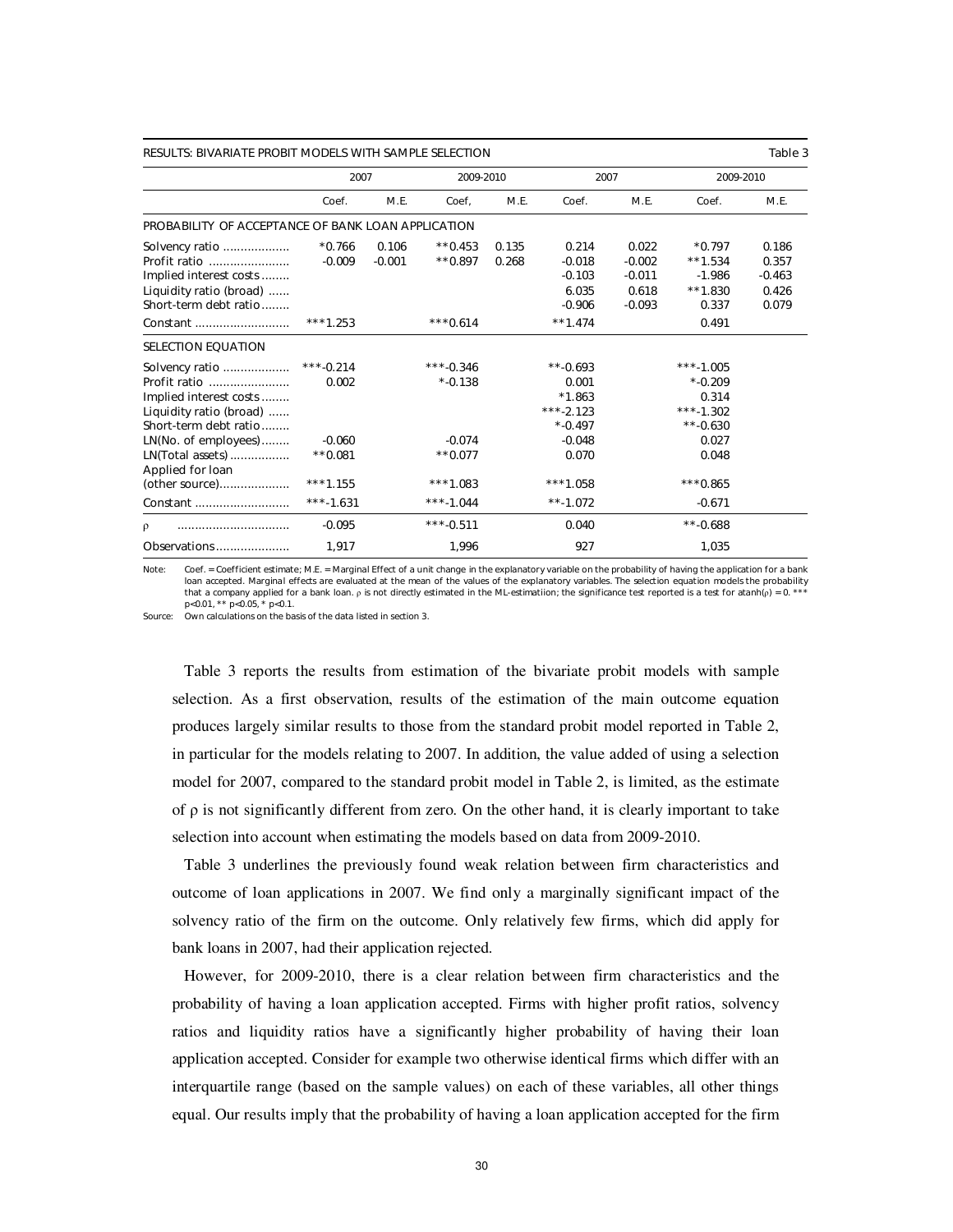with high profit, solvency and liquidity ratios is 2.9, 5.1 and 6.2 percentage points higher, respectively, than for the firm with low values on each of these dimensions (evaluated at the mean of the other explanatory variables).

The descriptive analysis in section 4 indicated that a smaller group of firms did not apply for debt financing, since they believed that they would have their application rejected or that a loan would be too expensive. These firms had weaker economic performance. However, the selection equations indicate that most firms, which do apply for a bank loan, have poorer performance than firms which do not. Overall, this might reflect that the group of firms which do not apply for a bank loan is dominated by well-performing firms, although a minority is so poorly performing that they choose not to apply in expectation that their application would be rejected.

| <b>APPLICATIONS</b>                                       |             |          |             | Table 4  |
|-----------------------------------------------------------|-------------|----------|-------------|----------|
|                                                           | 2007        |          | 2009-2010   |          |
|                                                           | Coef.       | M.E.     | Coef.       | M.E.     |
| <b>PROBABILITY OF ACCEPTANCE OF BANK LOAN APPLICATION</b> |             |          |             |          |
|                                                           | 1.263       | 0.059    | $***1.789$  | 0.424    |
|                                                           | $-0.039$    | $-0.002$ | $**1.758$   | 0.416    |
|                                                           | $-4.588$    | $-0.215$ | 0.583       | 0.138    |
| Liquidity ratio (broad)                                   | 6.233       | 0.293    | $**2.555$   | 0.605    |
|                                                           | $-0.769$    | $-0.036$ | 0.616       | 0.146    |
|                                                           | 0.517       | 0.033    | $-0.036$    | 0.009    |
| Bank: Loan impairment charge ratio                        | 0.001       | 0.000    | $* -0.054$  | $-0.013$ |
|                                                           | 9.685       | 0.455    | $-0.405$    | $-0.096$ |
|                                                           | 0.056       |          | 0.037       |          |
| <b>SELECTION EQUATION</b>                                 |             |          |             |          |
|                                                           | $* -0.751$  |          | $***-1.037$ |          |
|                                                           | 0.001       |          | $-0.354$    |          |
|                                                           | 1.742       |          | $-0.914$    |          |
|                                                           | $***-2.362$ |          | $***-2.091$ |          |
|                                                           | $-0.286$    |          | $-0.406$    |          |
|                                                           | $-0.090$    |          | $***-0.324$ |          |
| Bank: Loan impairment charge ratio                        | 0.266       |          | 0.009       |          |
|                                                           | $-5.786$    |          | $* - 2.774$ |          |
|                                                           | $-0.015$    |          | $-0.038$    |          |
|                                                           | 0.057       |          | 0.052       |          |
| Applied for loan (other source)                           | $***0.983$  |          | $***0.923$  |          |
|                                                           | $-0.378$    |          | 0.070       |          |
| $\rho$                                                    | $-0.201$    |          | $***-0.670$ |          |
|                                                           | 695         |          | 713         |          |

RESULTS: IMPACT OF BANK AND FIRM CHARACTERISTICS ON OUTCOME OF LOAN

Note: Coef. = Coefficient estimate; M.E. = Marginal Effect of a unit change in the explanatory variable on the probability of having the application for a bank loan accepted. Marginal effects are evaluated at the mean of the values of the explanatory variables. The selection equation models the probability that a company applied for a bank loan.  $\rho$  is not directly estimated in the ML-<br>estimation; the significance test reported is a test for atanh( $\rho$ ) = 0. \*\*\* p<0.01, \*\* p<0.05,

As noted in section 3, we are able to identify the principal bank connection of the firms for slightly less than two-thirds of the firms that applied for bank loans. To assess the impact of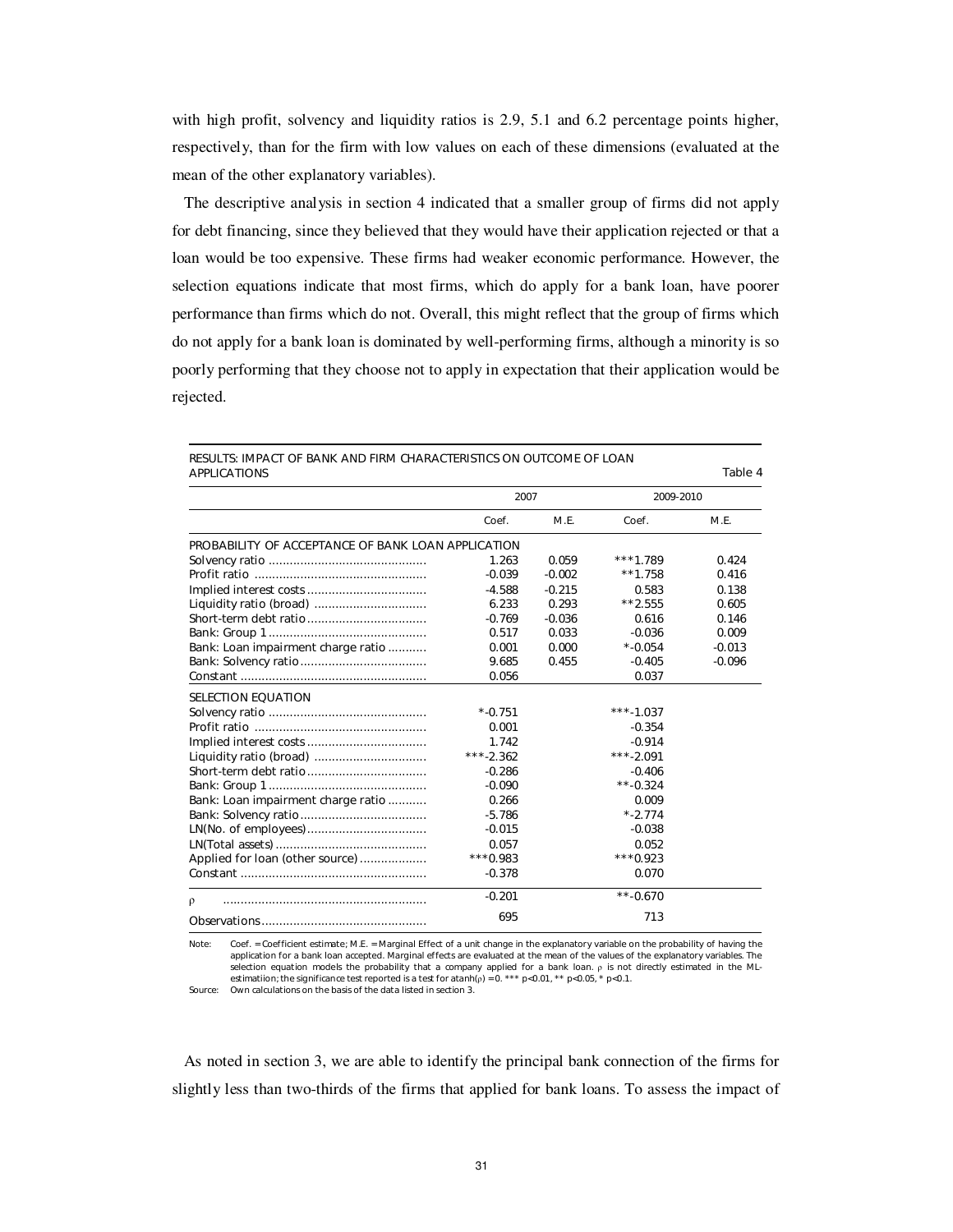the bank connection, we include a dummy for large banks, as well as the loan impairment charge ratio and the solvency ratio of the bank in 2007 and 2009, respectively.

Due to the significant reduction in the number of observations when bank connection is included in the models, we choose to report results including bank connection variables separately, cf. Table 4. Though the number of observations is reduced, results for firm characteristics are qualitatively similar to those reported in Table 3. The size of the bank does not have an impact on the outcome of an application for a bank loan; although in 2009-2010, banks which have as their main bank connection one of the large banks are found to be less likely to apply for a bank loan. The interpretation of this is not clear, however, since firms choice of bank connection may be impacted by unobserved firm characteristics which impact the availability of alternative funding sources. In 2009-2010, we find a marginally significant relation between higher loan impairment charge ratios at the bank, and lower probability of loan acceptance. The solvency ratio of the bank has no impact on the outcome of the firm's credit application. This suggests that it has not been the banks' own capitalisation, which has been the decisive factor for the decline in the banks' loan acceptance rates during the financial crisis but rather the deterioration of the credit quality of the banks' corporate customers.

#### **6. Concluding remarks**

In the paper at hand we have offered micro-econometric evidence on the relationship between loan rejection rates (loan acceptance rates) and the creditworthiness of the banks' corporate customers based on a unique firm-level data set which combine "soft" survey data on SMEs self-reported access to credit with "hard" accounting data and information on bank-firm relationships. The data set contains information on around 2,000 Danish SMEs' self-reported access to credit in 2007 and 2009/10, the economic performance of the firms and a range of key performance indicators of the firms' main bank relationship.

We have found lower acceptance rates for applications for bank loans from firms with weak economic performance than for firms with strong economic performance. This was the case both prior to but especially during the financial crisis 2009/10, where firms with higher profit ratios, solvency ratios and liquidity ratios had a significantly higher probability of having their loan application accepted than firms with poor economic performance.

The banks tightened their credit standards during the financial crisis. However, banks with low capital adequacy ratios during the crisis did not have lower loan acceptance rates than banks with high capital adequacy ratios. This indicates that it has not been the banks' own capitalisation, which has been the decisive factor for the decline in the banks' loan acceptance rates during the financial crisis but rather the deterioration of the credit quality of the banks'